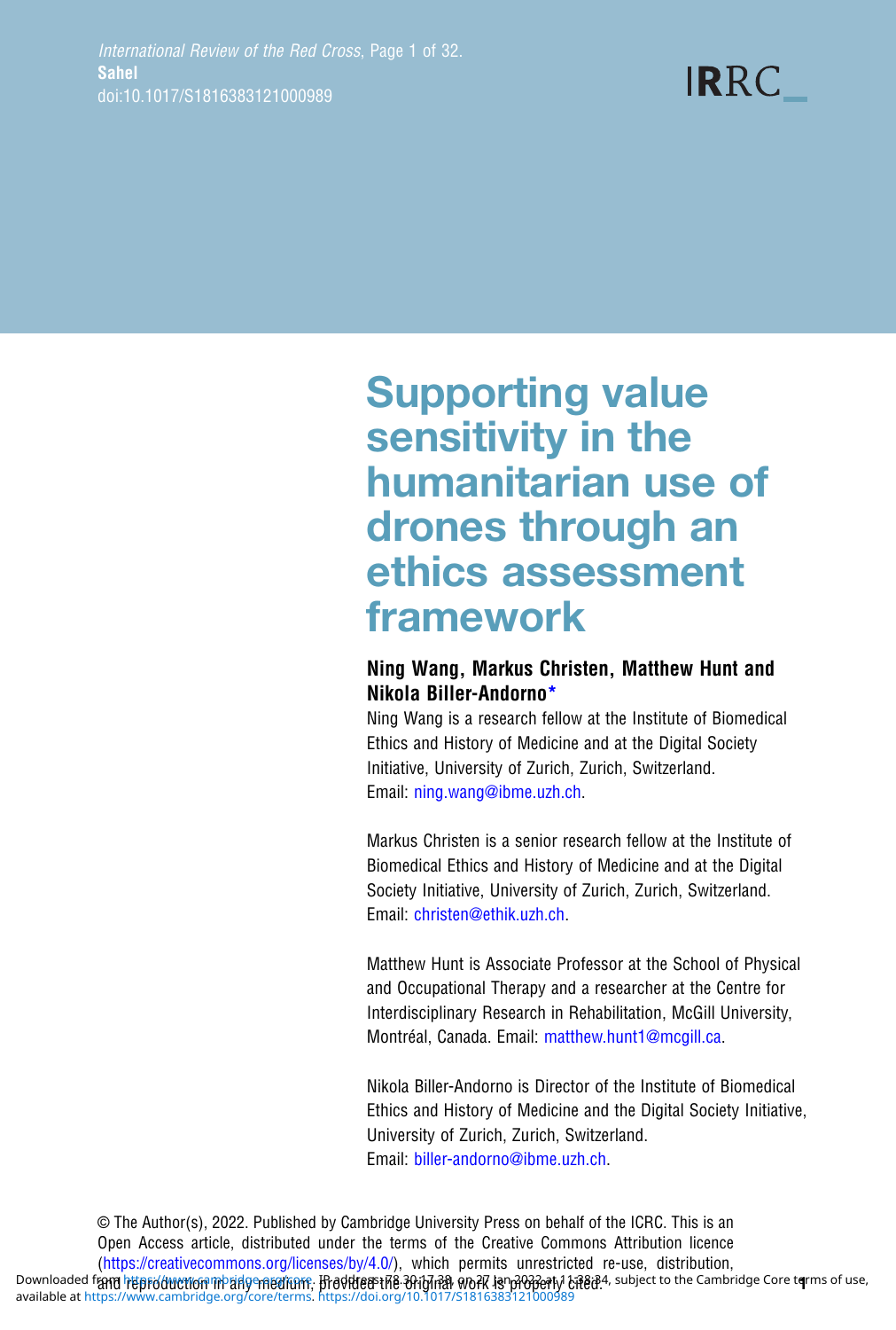## **Abstract**

The current humanitarian use of drones is focused on two applications: disaster mapping and medical supply delivery. In response to the growing interest in drone deployment in the aid sector, we sought to develop a resource to support value sensitivity in humanitarian drone activities. Following a bottom-up approach encompassing a comprehensive literature review, two empirical studies, a review of guidance documents, and consultations with experts, this work illuminates the nature and scope of ethical challenges encountered by humanitarian organizations embarking upon innovation programmes. The Framework for the Ethics Assessment of Humanitarian Drones (FEAHD) identifies five values and five key questions related to ethical considerations along the decision chain of humanitarian drone activities. It fills a gap between high-level, principle-based guidance related to humanitarian innovation, and detailed operation-oriented checklists for projects involving the use of drones. In this way, the FEAHD contributes to support value sensitivity in the humanitarian use of drones.

Keywords: humanitarian drones, disaster mapping, medical supply delivery, value sensitive innovation, technology ethics.

**TERRITE** 

## Introduction

Emerging technologies are widely used in humanitarian and development settings by aid agencies around the globe<sup>1</sup> – a development that has also been discussed critically in the humanitarian sector.2 Nevertheless, as humanitarian needs and the complexity of aid programmes in challenging conditions continue to expand, populations affected by natural disasters or living in remote locations experience significant obstacles to recovery in post-disaster environments or to receive aid supplies. This situation potentially widens the gap of equitable access to assistance for people experiencing heightened vulnerability.

Funding statement: This research is supported by a grant from the Swiss Network for International Studies (SNIS) and a grant from the Swiss National Science Foundation (SNSF), who generously funded our research project "Value Sensitive Innovation: Integrating Values in the Humanitarian Use of Drones".

<sup>1</sup> United Nations Office for the Coordination of Humanitarian Affairs (OCHA), From Digital Promise to Frontline Practice: New and Emerging Technologies in Humanitarian Action, April 2021, available at: <https://www.unocha.org/sites/unocha/files/OCHA%20Technology%20Report.pdf> (all internet references were accessed in January 2022).

<sup>2</sup> Kristin Sandvik, Maria Jumbert, John Karlsrud and Mareile Kaufmann, "Humanitarian Technology: A Critical Research Agenda", International Review of the Red Cross, Vol. 96, No. 893, 2014; Kristin Sandvik, Katja Jacobsen and Sean McDonald, "Do No Harm: A Taxonomy of the Challenges of Humanitarian Experimentation", International Review of the Red Cross, Vol. 99, No. 904, 2017.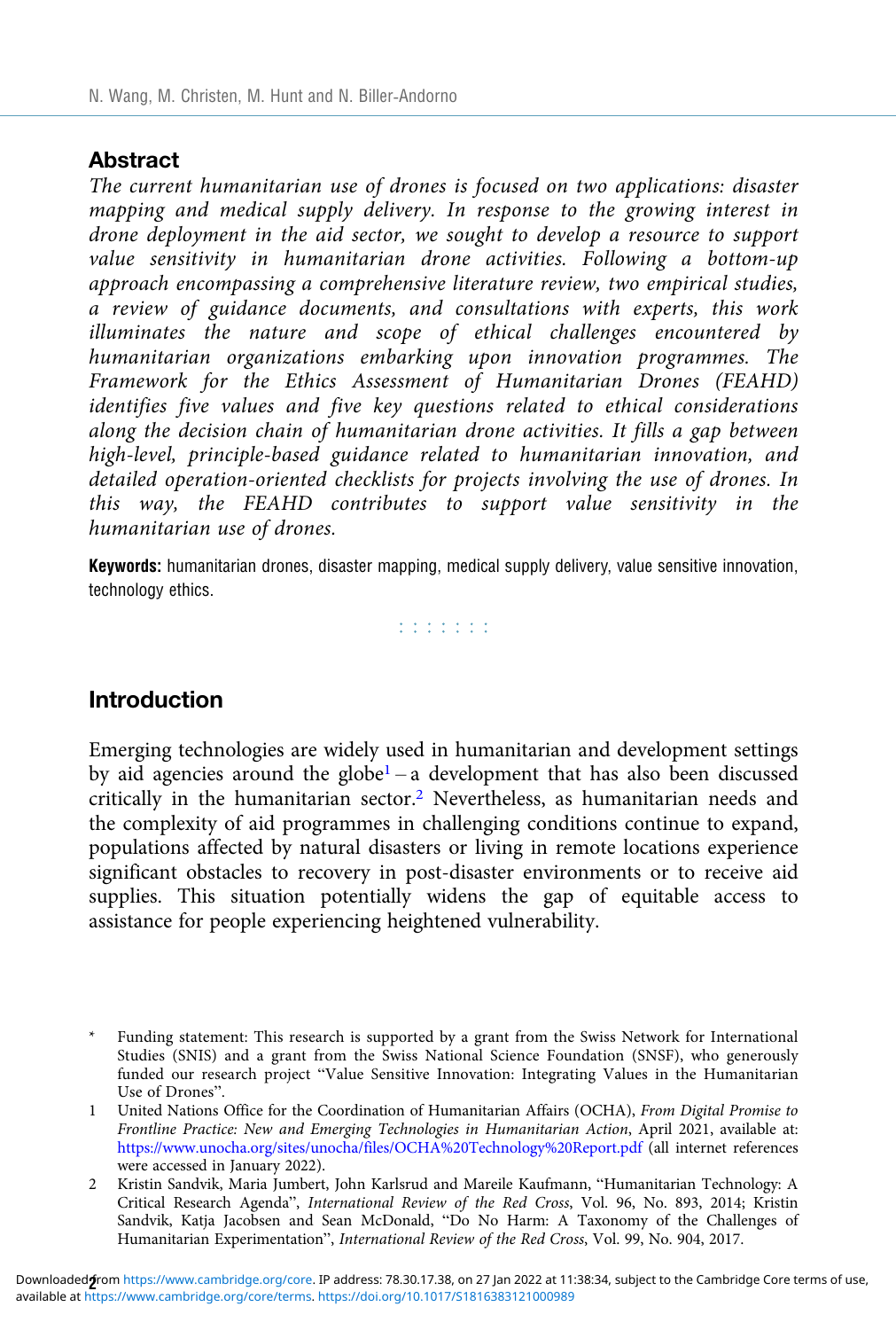As a prominent example of emerging technologies, drones<sup>3</sup> are increasingly being employed to address such barriers.<sup>4</sup> For example, they can be used to support humanitarian operations by collecting high-resolution aerial imagery from above, or to overcome the so-called "last mile challenge", whereby aid supplies cannot be easily delivered to end-users due to logistical obstacles.<sup>5</sup> According to van Wynsberghe and Comes,<sup>6</sup> the first drones deployed in the humanitarian sector were used for peacekeeping surveillance in the Democratic Republic of Congo in 2006.7 The current practice of the humanitarian use of drones (HUD) revolves around two main applications: disaster mapping and medical supply delivery.8 The "good drones", or, more specifically, the "humanitarian drones"<sup>9</sup> offer novel solutions that harness this technology to provide disaster relief or aid supplies to those in need.<sup>10</sup>

The rising use of the "good drones" has required sustained engagement among a diverse set of actors. These activities have brought together aircraft and drone manufacturers, insurance companies, airspace regulators, ministries of health, as well as development and humanitarian workers, to collaborate in new

- 3 Within the context of this article, the term "drones" refers to and is used interchangeably with - "unmanned aerial vehicles" (UAVs), "unmanned aerial systems" (UASs), "remotely piloted aircrafts" (RPAs) or "remotely piloted aircraft systems" (RPASs). While different technical definitions of drones exist, according to Floreano and Wood (2015), they are electrically powered aircraft of small size, with limited flight range and duration, flying above the ground (semi-)autonomously, within or beyond a pilot's visual line of sight. Although there are various types of drones in terms of mechanical structure (such as fixed-wing, rotary-wing and multi-copters), according to Christen et al. (2018), most drones used in humanitarian contexts are fixed-wing or multi-copters below 30 kg. Dario Floreano and Robert J. Wood, "Science, Technology and the Future of Small Autonomous Drones", Nature, Vol. 521, No. 7553, 2015; Markus Christen, Michel Guillaume, Maxinilian Jablonowski, Peter Lenhart and Kurt Moll, "Zivile Drohnen – Herausforderungen und Perspektiven", TA Swiss, vdf Hochschulverlag AG, Zurich, 2018.
- 4 Ning Wang, Markus Christen and Matthew Hunt, "Ethical Considerations Associated with 'Humanitarian Drones': A Scoping Literature Review", Science and Engineering Ethics, Vol. 27. No. 51, 2021; Aimee van Wynsberghe, Denise Soesilo, Thomasen Kristen and Noel Sharkey, Drones in the Service of Society, Foundation of Responsible Robotics, 2018.
- 5 Jack C. Chow, The Case for Humanitarian Drones, Open Canada, 2012, available at: [https://opencanada.](https://opencanada.org/the-case-for-humanitarian-drones/) [org/the-case-for-humanitarian-drones/](https://opencanada.org/the-case-for-humanitarian-drones/); Austin Choi-Fitzpatrick, "Drones for Good: Technological Innovations, Social Movements, and the State", Journal of International Affairs, Vol. 68, No. 1, 2014; Bart Custers, "Drones Here, There and Everywhere", in Bart Custers (ed.), The Future of Drone Use: Opportunities and Threats from Ethical and Legal Perspectives, Springer, Heidelberg, 2016.
- 6 Aimee van Wynsberghe and Tina Comes, "Drones in Humanitarian Contexts, Robot Ethics, and the Human–Robot Interaction", Ethics and Information Technology, Vol. 22, No. 2, 2020.
- 7 John Karlsrud and Frederik Rosén, "In the Eye of the Beholder? UN and the Use of Drones to Protect Civilians", Stability: International Journal of Security and Development, Vol. 2, No. 2, 2013.
- It is worth emphasizing that the humanitarian use of drones is commonly understood as within the framework of the Humanitarian Action, Development and Peace Nexus, which includes a wide range of practices, including activities such as assessing water supply infrastructure or crop monitoring.
- 9 Within the context of this article, by "humanitarian drones", we refer to the deployment of drones by humanitarian actors in three situations: acute humanitarian crisis settings, including relief efforts during emergencies arising from events such as natural disasters, epidemic outbreaks or mass population displacement; immediate post-crisis settings, including post-disaster recovery and reconstruction efforts for populations affected by a humanitarian crisis; and long-term crisis-resilience or development projects, including activities related to medical commodity delivery or health supply chain management to strengthen resilience and mitigate risks.
- 10 A. van Wynsberghe and T. Comes, above note 6.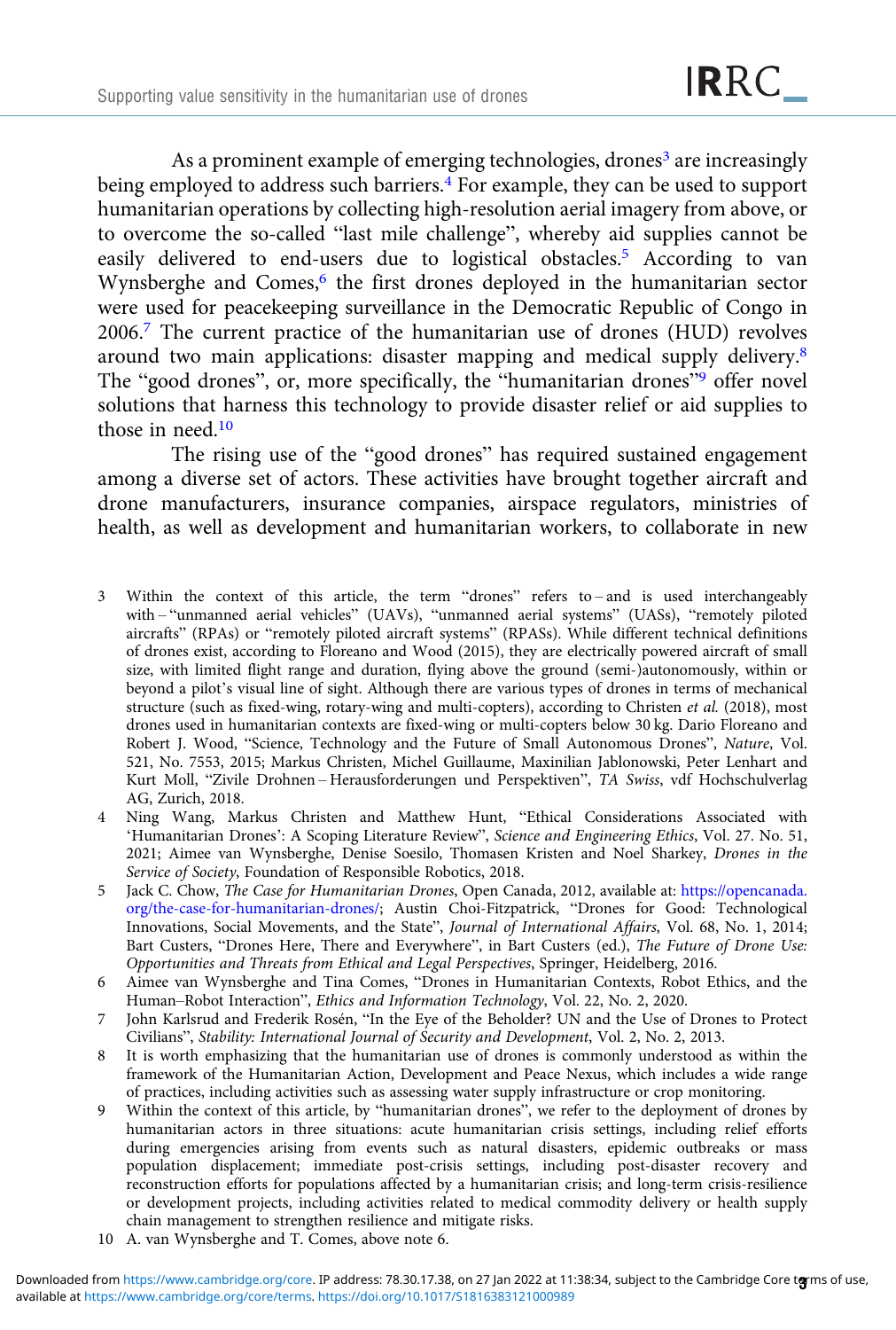ways. This situation presents communication and operational challenges given the different areas of expertise, approaches, and vocabulary used in daily operations across these different actors.<sup>11</sup> The diversity of entities involved in HUD is illustrated by the following: many international organizations (IOs) active in the humanitarian field<sup>12</sup> have explored the use of drones for mapping and cargo delivery in their projects; multiple donors $13$  have funded cargo drone projects; and a range of other organizations<sup>14</sup> are engaged in regulatory development or governance work related to HUD.

Another key actor is the drone industry. It is dynamic and changing quickly, and has been described as reinventing itself every eight years.<sup>15</sup> In contrast, the conventional aviation industry moves much more slowly. Civil aviation authorities are accustomed to adapting their guidelines at a pace that matches developments in the aviation industry. This pace is insufficient to keep up with the speed of change in the drone sector. Authorities thus find themselves under pressure to act quickly yet maintain rigorous and thorough processes, and to be focused on public safety and equity.<sup>16</sup> Aligning these goals can be particularly challenging if powerful companies with substantial economic interests seek to exploit this situation to influence the development of drone regulations for their own advantage.<sup>17</sup> Critics have identified risks that drones used in humanitarian contexts could disenfranchise communities and local efforts, leading to remote management, data collection, or processing dilemmas that many humanitarian organizations are ill-equipped to handle.<sup>18</sup>

In the past decade, innovation has become an area of focus in the humanitarian sector, appearing in institutional initiatives, donor speeches, policy documents and media coverage, and leading to new initiatives, partnerships and

- 11 Denise Soesilo, Patrick Meier, Audrey Lessard-Fontaine, Jessica Du Plessis and Christina Stuhlberger, Drones in Humanitarian Action: A Guide to the Use of Airborne Systems in Humanitarian Crises, Swiss Foundation for Mine Action, Geneva, 2016.
- 12 Examples include Medair, Médecins Sans Frontières (MSF), the United Nations Population Fund (UNFPA), the United Nations Children's Fund (UNICEF), the World Food Programme (WFP) and the World Health Organization (WHO).
- 13 Examples include the US Agency for International Development (USAID), the Gates Foundation and the Rockefeller Foundation.
- 14 Examples include the World Bank Group (WBG), the World Economic Forum (WEF) and the International Civil Aviation Organization (ICAO).
- 15 D. Soesilo et al., above note 11.

- 17 Ibid.
- 18 Nathaniel Raymond, Brittany Card and Ziad Al Achkar, "The Case Against Humanitarian Drones", OpenCanada Blog, 12 December 2012, available at: [https://opencanada.org/the-case-against](https://opencanada.org/the-case-against-humanitarian-drones/)[humanitarian-drones/;](https://opencanada.org/the-case-against-humanitarian-drones/) Antonio Donini and Daniel Maxwell, "From Face-to-Face to Face-to-Screen: Remote Management, Effectiveness and Accountability of Humanitarian Action in Insecure Environments", International Review of the Red Cross, Vol. 95, No. 890, 2013; Kristin Sandvik and Kerstin Lohne, "The Rise of the Humanitarian Drone: Giving Content to An Emerging Concept", Millennium: Journal of International Studies, Vol. 43, No. 1, 2014; Kristin Sandvik and Nathaniel Raymond, "Beyond the Protective Effect: Towards a Theory of Harm for Information Communication Technologies in Mass Atrocity Response", Genocide Studies and Prevention: An International Journal, Vol. 11, No. 1, 2017.

<sup>16</sup> Ibid.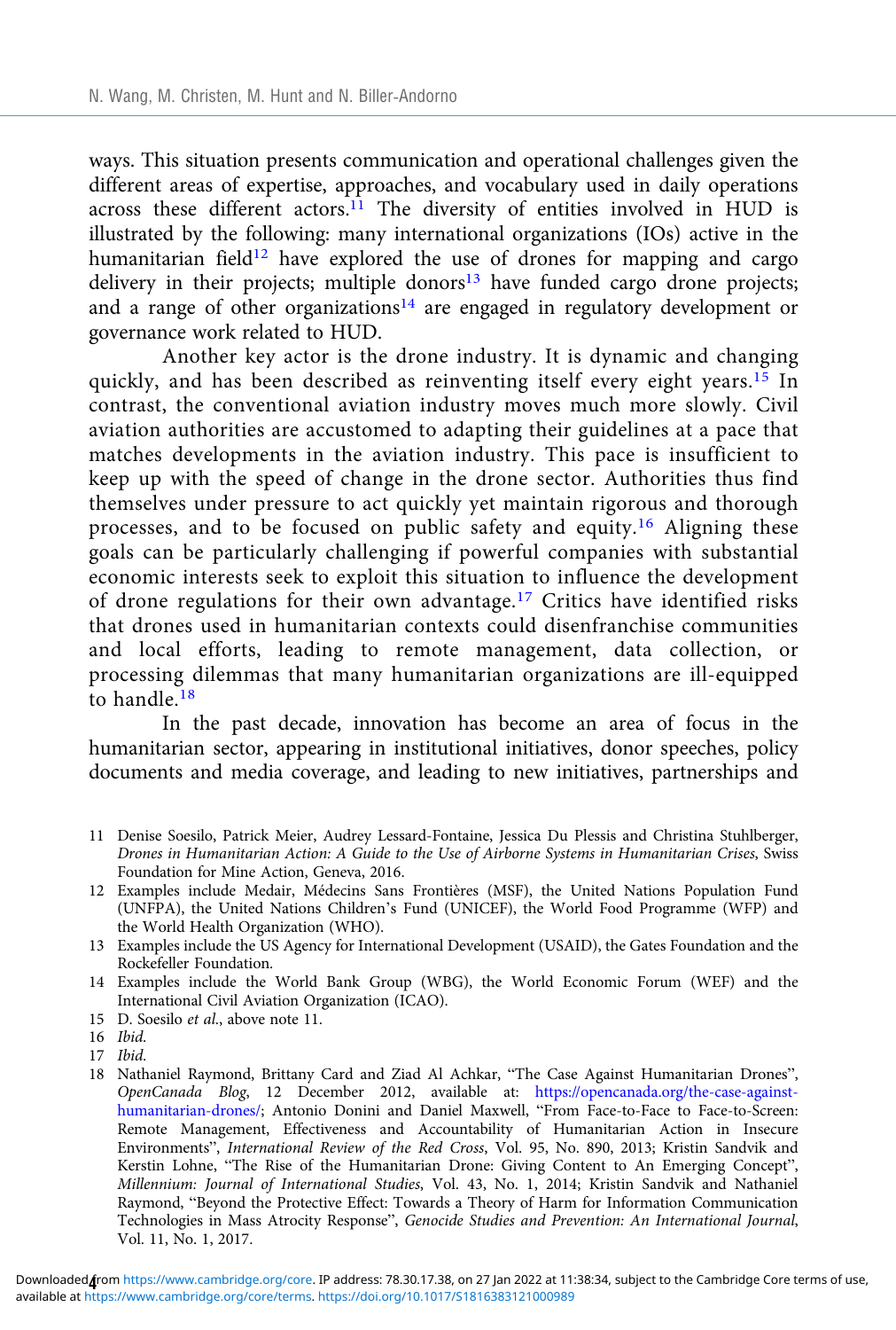funding programmes. Alongside these developments, there has been discussion of ethical principles in humanitarian innovation,<sup>19</sup> and concern expressed for whether and how populations affected by crises are benefiting from innovations.<sup>20</sup> It is, thus, important to critically appraise how technological innovation intersects with values, norms, beliefs and moral commitments,<sup>21</sup> including the relationship between technological innovation and humanitarian principles.22 If not, the relationship between innovation and experimentation may be obscured, participation and inclusion may be afforded limited attention, and risks and benefits may be unevenly distributed.<sup>23</sup> Hence, normative analysis of ethical challenges associated with humanitarian innovation is required for understanding what is at stake and how best to move forward regarding the use of emergent technology in the aid sector, including HUD.

This article aims to contribute to such an analysis by introducing an ethics assessment framework to support value sensitivity when humanitarian organizations are deciding whether and how to engage in a drone project in a particular setting. Here, value sensitivity entails close attention to how values are implicated in, and engaged by, decisions and actions. The framework has three levels: identifying values, key questions to support reflection across stages of the decision chain, and considerations for institutional preparedness related to ethics. The intent is to provide an accessible ethics support for reflection and deliberation among individuals and groups involved in HUD operations, and to encourage engagement with values in decisions about the initiation of dronerelated programmes in the humanitarian sector. The framework seeks to address a gap between high-level, principled-based guidance for innovation more generally,24 and detailed, operation-oriented checklists related to humanitarian drones.25 On a broader scale, the framework may also serve to prompt further discussion and reflection about these issues among actors from humanitarian organizations, communities, government, industry, regulatory authorities and academia, as well as technology developers, designers and engineers.

20 Kristin Sandvik, "African Drone Story", BEHEMOTH: A Journal on Civilisation, Vol. 8, No. 2, 2015.

- 21 K. Sandvik et al., 2014, above note 2; K. Sandvik, K. Jacobsen and S. McDonald, 2017, above note 2; HIF-ALNAP, above note 19.
- 22 N. Wang, M. Christen and M. Hunt, above note 4; K. Sandvik, above note 20.
- 23 K. Sandvik et al., 2014, above note 2; K. Sandvik, K. Jacobsen and S. McDonald, 2017, above note 2; K. Sandvik, above note 20.
- 24 A. Betts and L. Bloom, above note 19; HIF-ALNAP, above note 19.
- 25 WBG, Guidance Note: Managing the Risks of Unmanned Aircraft Operations in Development Projects, WBG, 2017; ICAO, Unmanned Aircraft Systems (UAS) For Humanitarian Aid and Emergency, ICAO, 2020; International Committee of the Red Cross (ICRC), Handbook on Data Protection in Humanitarian Action, 2nd ed., Geneva, 2020; Harvard Humanitarian Initiative (HHI), Humanitarian UAV Code of Conduct & Guidelines (Fully Revised Version for 2020/2021), Uavcode, 2021; USAID, UAV in Global Health: Defining A Collective Path Forward, USAID, Washington, DC, 2019.

<sup>19</sup> Alexander Betts and Louise Bloom, Humanitarian Innovation: The State of the Art, OCHA, November 2014, available at: [https://www.unocha.org/sites/unocha/files/Humanitarian%20Innovation%20The%](https://www.unocha.org/sites/unocha/files/Humanitarian%20Innovation%20The%20State%20of%20the%20Art_0.pdf) [20State%20of%20the%20Art\\_0.pdf](https://www.unocha.org/sites/unocha/files/Humanitarian%20Innovation%20The%20State%20of%20the%20Art_0.pdf); Louise Bloom and Romily Faulkner, "Innovation Spaces: Lessons from the United Nations", Third World Quarterly, Vol. 37, No. 8, 2016; Humanitarian Innovation Fund (HIF)-ALNAP, Humanitarian Innovation Guide, Elrha, 2019, available at: <https://higuide.elrha.org>.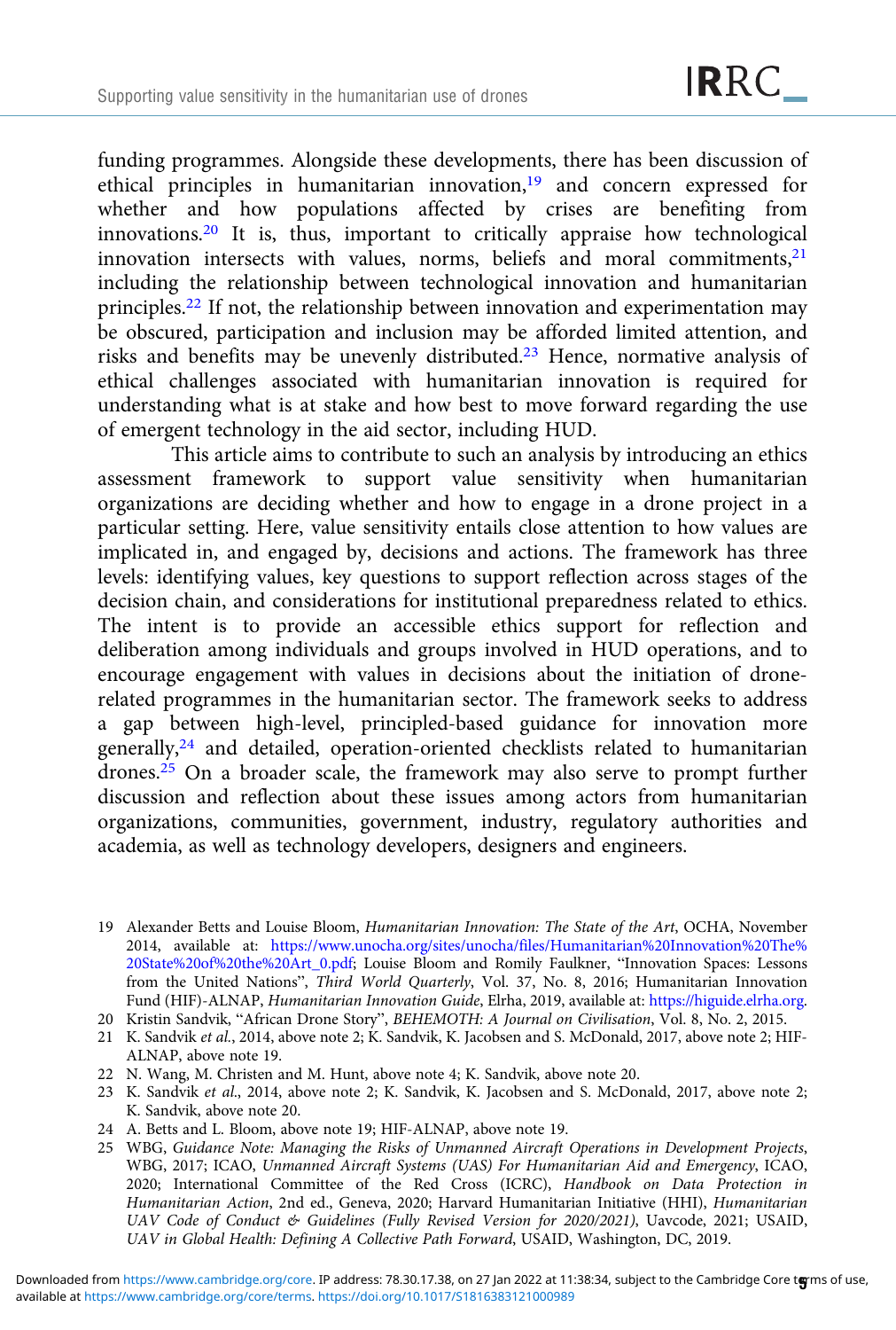In the following sections, we present the steps undertaken to develop the framework and introduce the tool that resulted from this process. The next section presents an overview of the ethical landscape of HUD based on the findings of a scoping literature review and two empirical studies that we conducted. This step allowed us to identify areas of particular salience that an ethics assessment framework for HUD should be responsive to. We then offer a comparative review of six selected guidance documents that have relevance for ethics and HUD. Reviewing key documents allowed us to consider existing guidance and possible gaps, and to orient our development process in light of existing work in this area. The multi-step consultation process that we undertook as part of the framework development is presented in the penultimate section, which also introduces the proposed framework, providing details about its content and an illustration of its application with a short vignette. The final section concludes with a discussion about the strengths and limitations of the framework, as well as recommendations for future work on this topic.

#### State of knowledge about ethics and humanitarian use of drones

#### Scoping literature review

The development of the proposed framework was grounded by a comprehensive scoping literature review aimed to identify and assess how ethical considerations associated with HUD are discussed in the academic and grey literature.26 We used a mixed approach of qualitative content analysis and quantitative landscape mapping of the selected articles to inductively develop a typology of ethical considerations associated with HUD. The analysis was complemented by two consultation meetings that took place in October 2020, whereby eight participants with expertise in related fields provided feedback on provisional findings and helped us refine our analysis, including identifying potentially missing or overlooked areas in the literature.

The review presents a portrait of the expanding literature from 2012 through to early 2020 related to HUD, and how ethical considerations are understood and conceptualized across academic and grey literature sources. It illuminates areas that have been the focus of attention (e.g. minimizing risks of harm and protecting privacy), sketches the evolution of this discussion over time (e.g. moving from a focus on mapping drones towards medical cargo drones) and points to areas that have received less consideration (e.g. potential tension between profit and humanitarian goals as new markets open up and as private sector engagement increases in the humanitarian space).<sup>27</sup> The findings broadly

<sup>26</sup> N. Wang, M. Christen and M. Hunt, above note 4.

<sup>27</sup> N. Wang, M. Christen and M. Hunt, above note 4.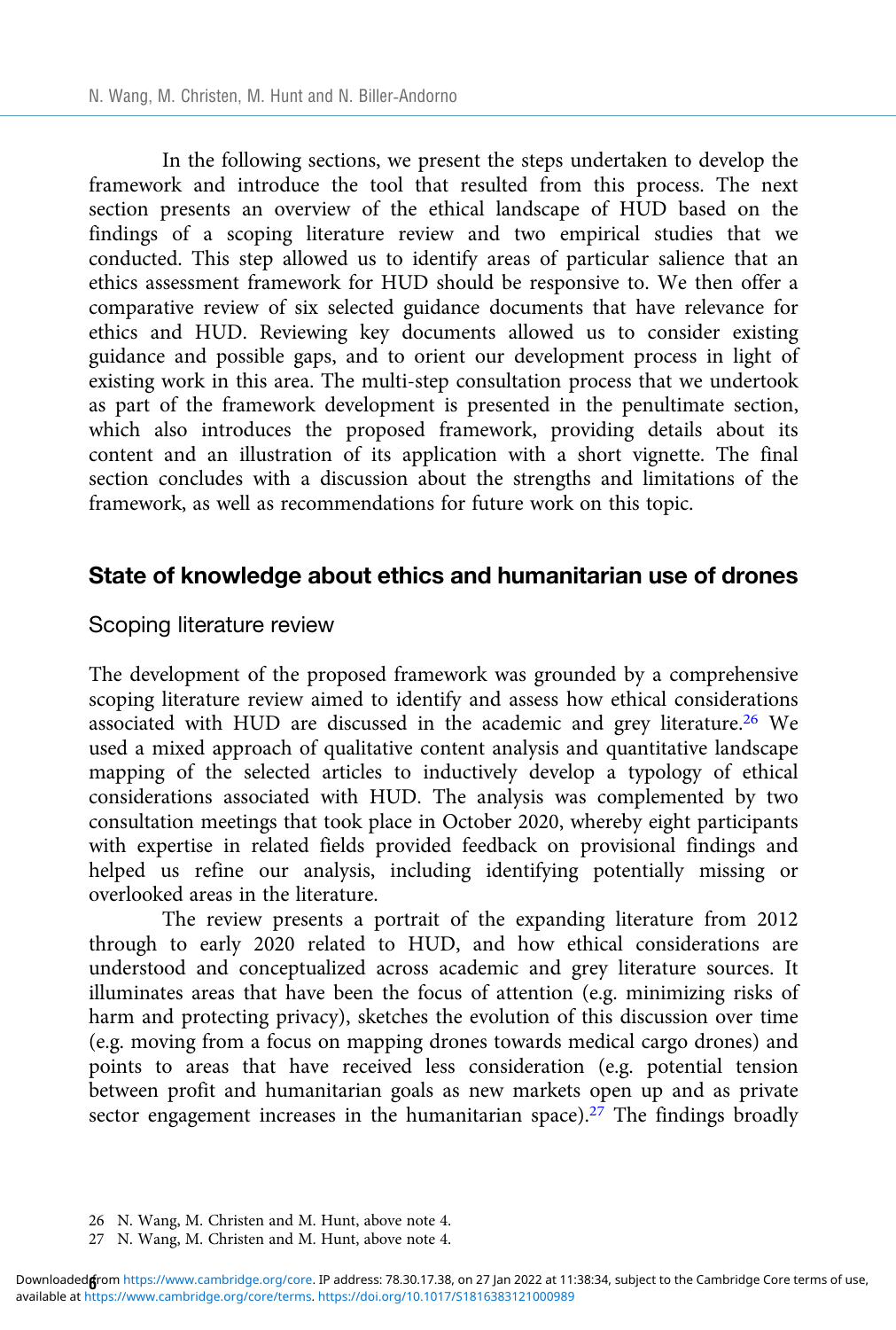overlap with the general ethical, legal and social implications (ELSI) agenda<sup>28</sup> that is widely used for technology assessment, while highlighting distinctive considerations for HUD.

The mapping of key areas of ethical concern for HUD resulting from the literature review was then used as an analytical reference to assess existing guidance documents (see [Table 4](#page-21-0)). These insights can also be situated within the rise of the humanitarian innovation movement which emerged just prior to the time period of this review, $29$  and which has led to a growing and diverse literature in its own right, including many papers critically examining ethical issues associated with innovative practices, processes and products, as well as efforts to develop ethics guidance for innovation projects.<sup>30</sup>

## Empirical studies

A second source that allowed us to orient the early phase of framework development was empirical research that we conducted, which illuminates how ethical considerations were experienced by people involved in, and affected by, HUD in two contrasting settings. The first study took place in a landslide area of rural Nepal, where the livelihood of a local community was threatened by the 2015 Nepal earthquake, and a humanitarian organization sought to improve safety by using drones to map the area due to the unstable geological conditions of the terrain.<sup>31</sup> Based on qualitative interviews conducted in 2019, this study sheds light on a real-world example where different actors were brought together in a humanitarian innovation initiative. Based on an inductive analysis of the interviews, ethical considerations were identified related to community, technology, data, regulation and stakeholders as shown in [Table 1](#page-7-0).

At the centre of the analysis lie tensions between the hopes associated with technological innovation and the realities of what it could provide. The response to the earthquake in Nepal has been repeatedly portrayed by the advocates of

<sup>28</sup> The term "ELSI" first emerged in the context of the Human Genome Project (HGP) in the USA in 1990, where researchers, medical practitioners and lay advocates began to systematically explore the ethical, legal and social implications surrounding the HGP. Katie Cottingham, "'A Decade of ELSI Research': Embracing the Past and Gazing into the Future", Science, 26 January 2001, available at: [https://www.](https://www.science.org/content/article/decade-elsi-research-embracing-past-and-gazing-future) [science.org/content/article/decade-elsi-research-embracing-past-and-gazing-future.](https://www.science.org/content/article/decade-elsi-research-embracing-past-and-gazing-future)

<sup>29</sup> HIF-ALNAP, above note 19.

<sup>30</sup> L. Bloom and R. Faulkner, above note 19; Tom Scott-Smith, "Humanitarian Neophilia: The 'Innovation Turn' and its Implications", Third World Quarterly, Vol. 37, No. 12, 2016; Benjamin White, "Refuge and History: A Critical Reading of a Polemic", Migration and Society: Advances in Research, Vol. 2, 2019; Silke Roth and Markus Luczak-Roesch, "Deconstructing the Data Life-cycle in Digital Humanitarianism", Information, Communication & Society, Vol. 23, No. 4, 2020.

<sup>31</sup> Ning Wang, "'A Successful Story that Can be Sold'? A Case Study of Humanitarian Use of Drones", Proceedings of the 2019 IEEE International Symposium on Technology and Society (ISTAS), IEEE, 2019; Ning Wang, "'We Live on Hope…' Ethical Considerations of Humanitarian Use of Drones in Post-Disaster Nepal", IEEE Technology and Society Magazine, Vol. 39, No. 3, 2020.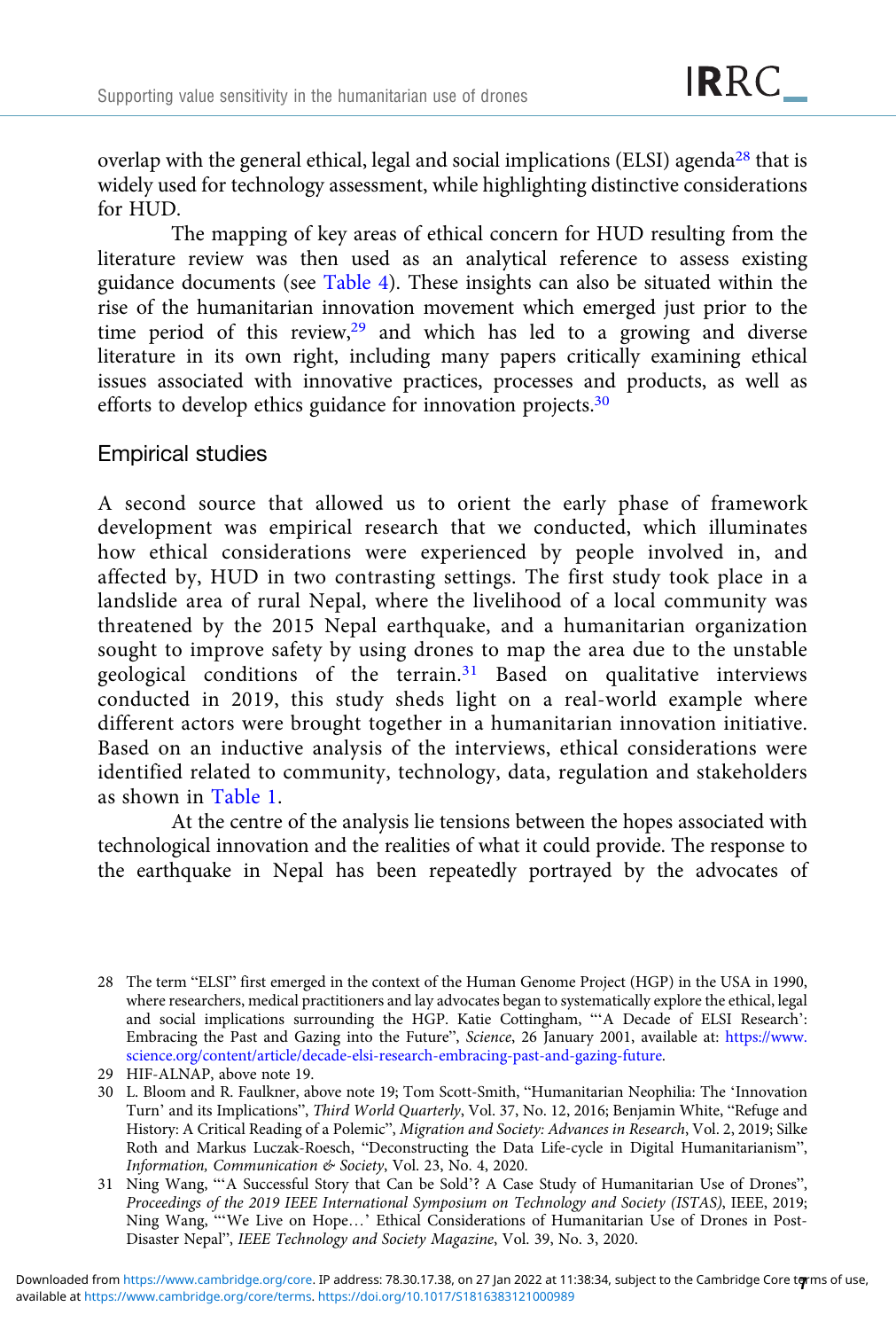| <b>Theme</b> | <b>Focus</b>                                                                                                | <b>Ethical consideration</b>                                                                                                                                                                                                                                                                                                                                                                            |
|--------------|-------------------------------------------------------------------------------------------------------------|---------------------------------------------------------------------------------------------------------------------------------------------------------------------------------------------------------------------------------------------------------------------------------------------------------------------------------------------------------------------------------------------------------|
| Community    | Consent and care:<br>procedure of consent,                                                                  | <i>Trust:</i> already existing <i>v</i> . newly<br>established                                                                                                                                                                                                                                                                                                                                          |
|              | sources of consent,<br>consequences of<br>consent                                                           | Hope: need for aid and<br>dependence on external support                                                                                                                                                                                                                                                                                                                                                |
|              |                                                                                                             | Literacy: what is expected to be<br>understood $\nu$ . what is actually<br>understood                                                                                                                                                                                                                                                                                                                   |
|              |                                                                                                             | Philanthropic misconception:<br>unrealistic expectations and<br>neglected communication gap                                                                                                                                                                                                                                                                                                             |
|              |                                                                                                             | Duty of care: being vulnerable $\nu$ .<br>being made vulnerable                                                                                                                                                                                                                                                                                                                                         |
| Technology   | Risks and benefits:<br>technological<br>limitations, societal<br>implications, risk-<br>benefit assessments | Tensions, compromises and<br>trade-offs: quality of<br>information, types of<br>technology, etc.<br>Purposes, conditions and<br>contexts: why, how, at what cost,<br>benefiting whom, whose<br>responsibility, etc.<br>Matters of concern: "silver<br>bullet" v. fundamental problems<br>Priority of the agenda: hasty<br>technological advance v. sluggish<br>social, economic and political<br>growth |
|              |                                                                                                             | Continued                                                                                                                                                                                                                                                                                                                                                                                               |

<span id="page-7-0"></span>Table 1. Ethical considerations - Nepal case<sup>32</sup>

technological innovation as "a success story that can be sold".<sup>33</sup> In such narratives, technology is often depicted as the "magic solution" to resolve social and structural problems.<sup>34</sup> However, the reality on the ground is more complicated, with high expectations but uncertain benefits being realized. Ultimately, the analysis can be distilled to two core aspects: (1) the role of emerging technologies in a precarious

<sup>32</sup> A more detailed version of this Table is presented in N. Wang, 2020, ibid.

<sup>33</sup> N. Wang, 2019, above note 31.

<sup>34</sup> Ibid.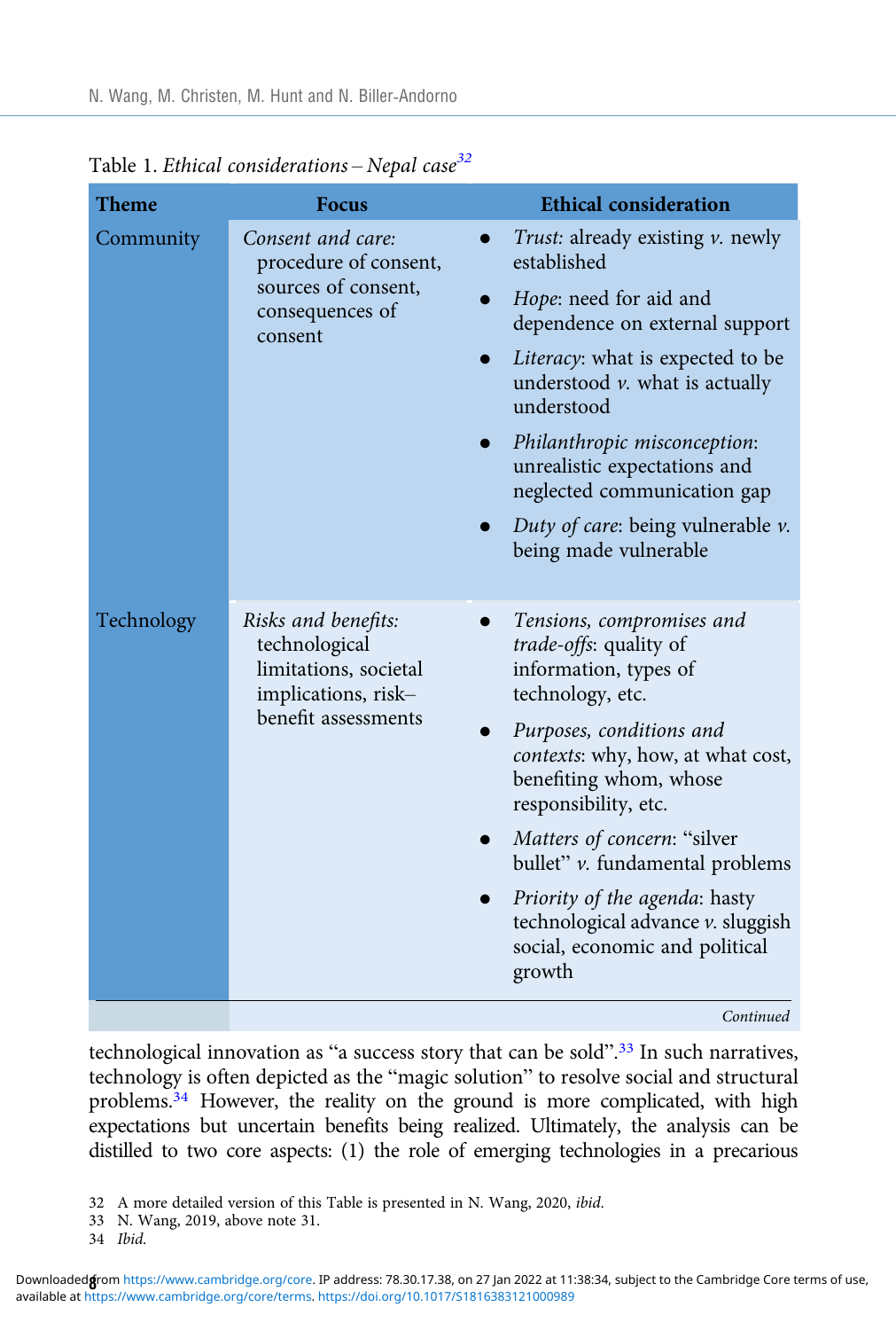#### Table 1. Continued

| <b>Theme</b>        | <b>Focus</b>                                                                                         | <b>Ethical consideration</b>                                                                                                                                                                             |
|---------------------|------------------------------------------------------------------------------------------------------|----------------------------------------------------------------------------------------------------------------------------------------------------------------------------------------------------------|
| Data                | Safety and security:<br>regulatory priority,<br>operational<br>guidelines                            | Data collection: degree and level<br>of data accuracy<br>Data storage and usage:<br>compliance mechanism for data<br>safety and security<br>Data sharing: digital data<br>$\bullet$<br>management system |
| Regulation          | Authority and<br>procedure: top-down<br>force, regulatory<br>authority, provisions<br>and procedures | Lead agencies: who and at what<br>$\bullet$<br>level<br>Compliance and enforcement<br>mechanisms: content and<br>process                                                                                 |
| <b>Stakeholders</b> | Responsibility and<br>accountability:<br>bottom-up force,<br>moral hazard, ethical<br>standards      | Government: priority-setting<br>Humanitarian organization:<br>self-positioning<br>Community: needs-oriented<br>Ethical standards: action-<br>guiding                                                     |

context where diverse factors are at play, all of which may trigger vulnerabilities for affected populations; and (2) the role of the aid sector in an increasingly technologized ecosystem where new models of delivering humanitarian services present challenges of alignment with respect to the fundamental humanitarian principles.<sup>35</sup>

The second study took place in the lake area of Malawi, where drones were used to deliver medical supplies to two remote islands to help address the last-mile delivery challenges faced by the Government of Malawi.<sup>36</sup> In this context, in-depth

<sup>35</sup> N. Wang, 2020, above note 31.

<sup>36</sup> Ning Wang, "'As it is Africa, it is OK'? Ethical Considerations of Development Use of Drones for Delivery in Malawi", IEEE Transactions on Technology and Society, Vol. 1, No. 2, 2021a; Ning Wang, "'Killing Two Birds with One Stone'? A Case Study of Development Use of Drones", Proceedings of the 2020 IEEE International Symposium on Technology and Society (ISTAS), IEEE, 2021b.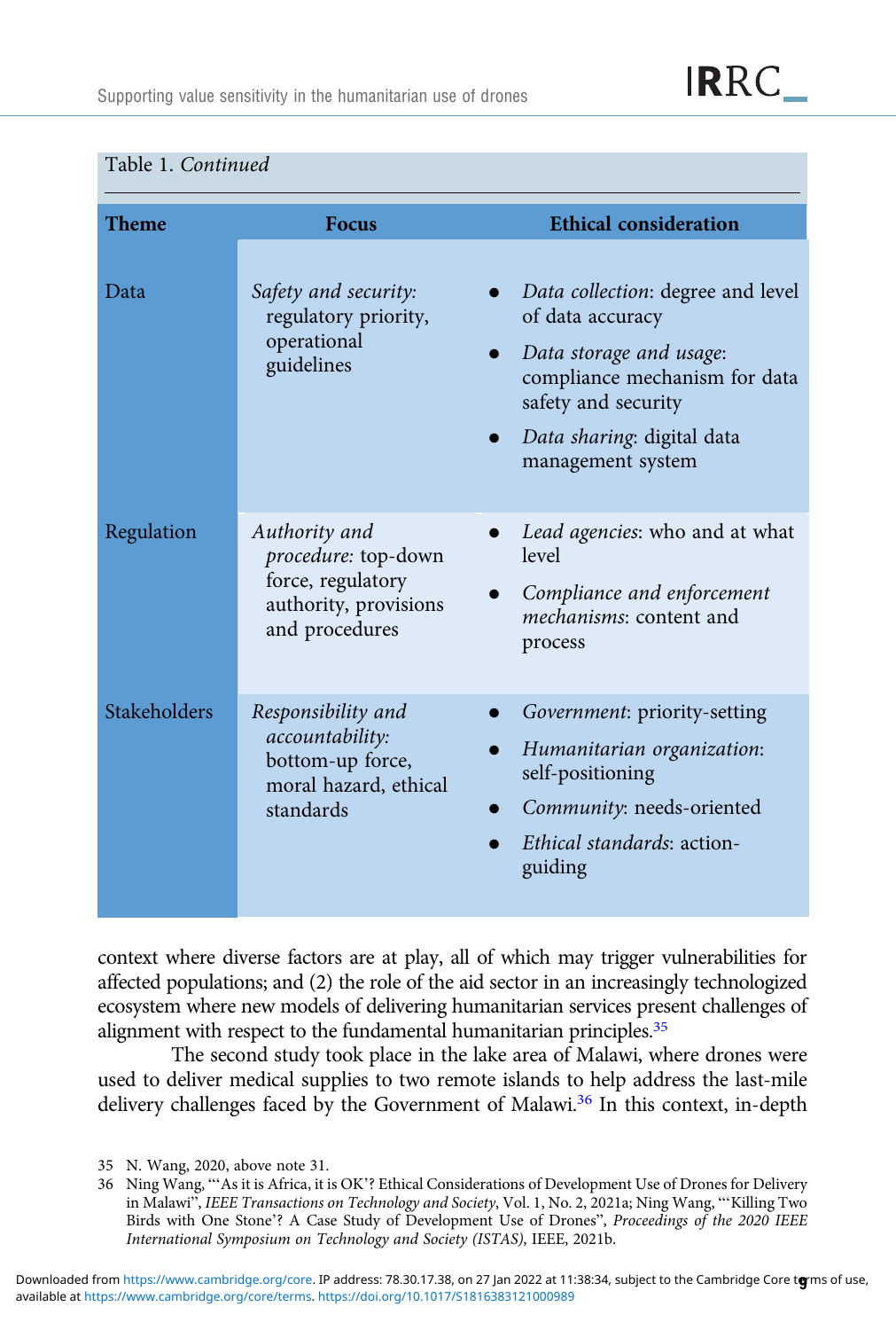interviews revealed a noticeable mentality of "killing two birds with one stone", whereby the use of drones enables the tech industry to associate their image with humanitarian causes and to trial products on a large scale in countries where needs are widespread and regulation is relaxed.<sup>37</sup> We identified ethical considerations related to safety, operationality and sustainability, as shown in Table 2.

| <b>Theme</b>   | <b>Focus</b>                                                                                                                                                                                                     | <b>Ethical consideration (cross-</b><br>theme)                                                                                                                                                                                                                                |
|----------------|------------------------------------------------------------------------------------------------------------------------------------------------------------------------------------------------------------------|-------------------------------------------------------------------------------------------------------------------------------------------------------------------------------------------------------------------------------------------------------------------------------|
| Safety         | Human and<br>$\bullet$<br>environmental safety:<br>drone technology,<br>connectivity solution,<br>weather conditions,<br>safety insurance<br>Cargo safety: sample<br>packaging, dangerous<br>goods, patient data | How does the context<br>influence what is deemed<br>acceptable?<br>International development<br>$\bullet$<br>challenge: donor-based,<br>high beneficiary<br>expectations, prone to<br>shortcuts due to resource<br>constraint                                                 |
| Operationality | Infrastructure gap:<br>$\bullet$<br>health logistic system,<br>laboratory sample<br>processing, health<br>facility capacity<br>Operational costs:<br>investment, beneficiary,<br>business model                  | Public acceptability of<br>$\bullet$<br><i>innovation</i> : donor<br>confidence, government<br>commitment, community<br>engagement<br>Is it a solution looking for a<br>problem?<br>Technology                                                                                |
| Sustainability | Local capacity: locally<br>based operation, project<br>management, airspace<br>management<br>Donor dependence:<br>committed resources,<br>structural roots, lack of<br>knowledge                                 | experimentation: "do not<br>impose, but ask"<br>approach, positive<br>disruption, responsible<br>innovation in the aid<br>sector<br>Drone industry expansion:<br>business motive, industry<br>lobbying, supply chain<br>bottlenecks, responsible<br>private sector engagement |

Table 2. Ethical considerations– Malawi case<sup>38</sup>

37 N. Wang, 2021b, ibid.

38 A more detailed version of this Table is presented in N. Wang, 2021a, above note 36.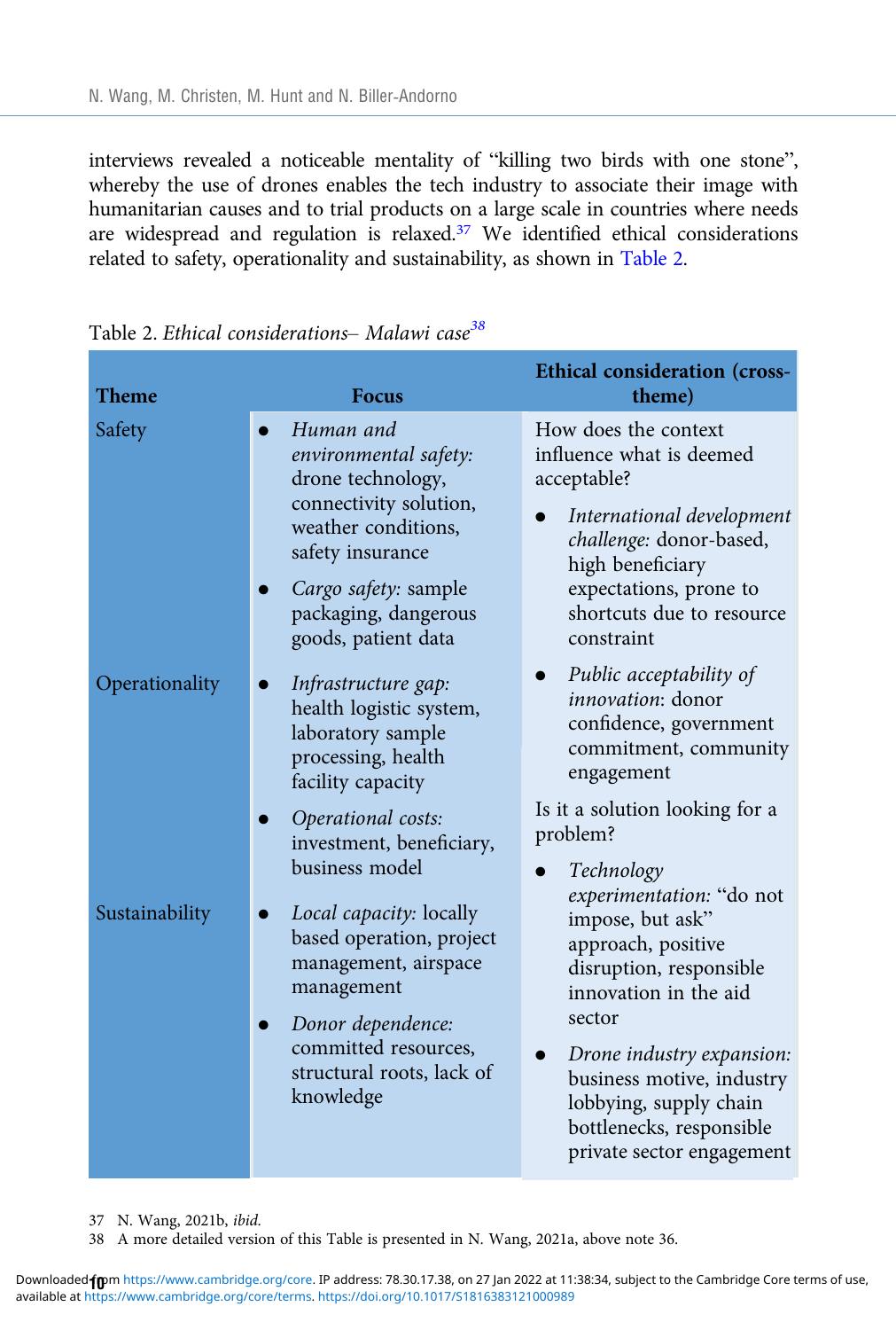The dual-purpose approach seen in this study is potentially problematic because introduction of new technologies to development programmes can have negative consequences for affected populations, both short-term risks related to the safety of the technology, and long-term consequences with respect to the experimentation approach, sustainability of benefits, and what might be displaced. Additionally, although the culture of taking risks and accepting failure is mainstream in innovation, such attitudes may not suit humanitarian contexts, where fundamental principles are derived from the humanitarian imperative of alleviating suffering and assisting people affected by crisis.39 This study offers insights for critical reflection on the trend of the "African drone rise", whereby drones and Africa are being construed as solutions to each other's problems, opening up questions with respect to the ethical and societal implications of using drones in the aid sector in light of two key concerns: (1) the social implications of such practices across different settings; and (2) the normative role of technology in the aid sector, especially where it appears to be a solution looking for a problem.<sup>40</sup>

Overall, the two empirical studies complemented the scoping literature review by identifying areas of concern through investigations of experiences and perceptions of people involved in, and affected by, real-world situations of HUD, as well as ethical issues that emerged from these cases. A main insight gained through these studies is that the use case (mapping  $\nu$ . delivery) implicates both distinct and partially overlapping sets of ethical values, and that these concerns are perceived differently across different groups of people. Additionally, the relation between the technology industry and the humanitarian sector adds a new layer of complexity to the power dynamics among involved parties, especially communities affected by disasters or living in resource-constrained settings.

## The ethics landscape and implications for humanitarian use of drones

Our literature review and empirical studies point to the following issues that are of particular relevance in developing a framework to support value sensitivity for HUD. First, as our empirical studies have shown, a key concern for HUD is the possibility that the humanitarian space has become a "testing zone" to advance drone technology that is intended to be implemented elsewhere. Likewise, commentators have suggested that the cost pressure from research and development (R&D) and regulatory compliance may encourage manufacturers to test new drones in countries where regulation is relatively flexible, while nations and localities with uncrowded skies may sense opportunity and seek to attract business by offering incentives for drone testing.<sup>41</sup> This arrangement, however, may create a dynamic in which companies and citizens of high-income countries benefit from the information learned from HUD in settings such as Nepal or

<sup>39</sup> N. Wang, 2021b, above note 36.

<sup>40</sup> N. Wang, 2021a, above note 36.

<sup>41</sup> J. C. Chow, above note 5; B. Custers, above note 5.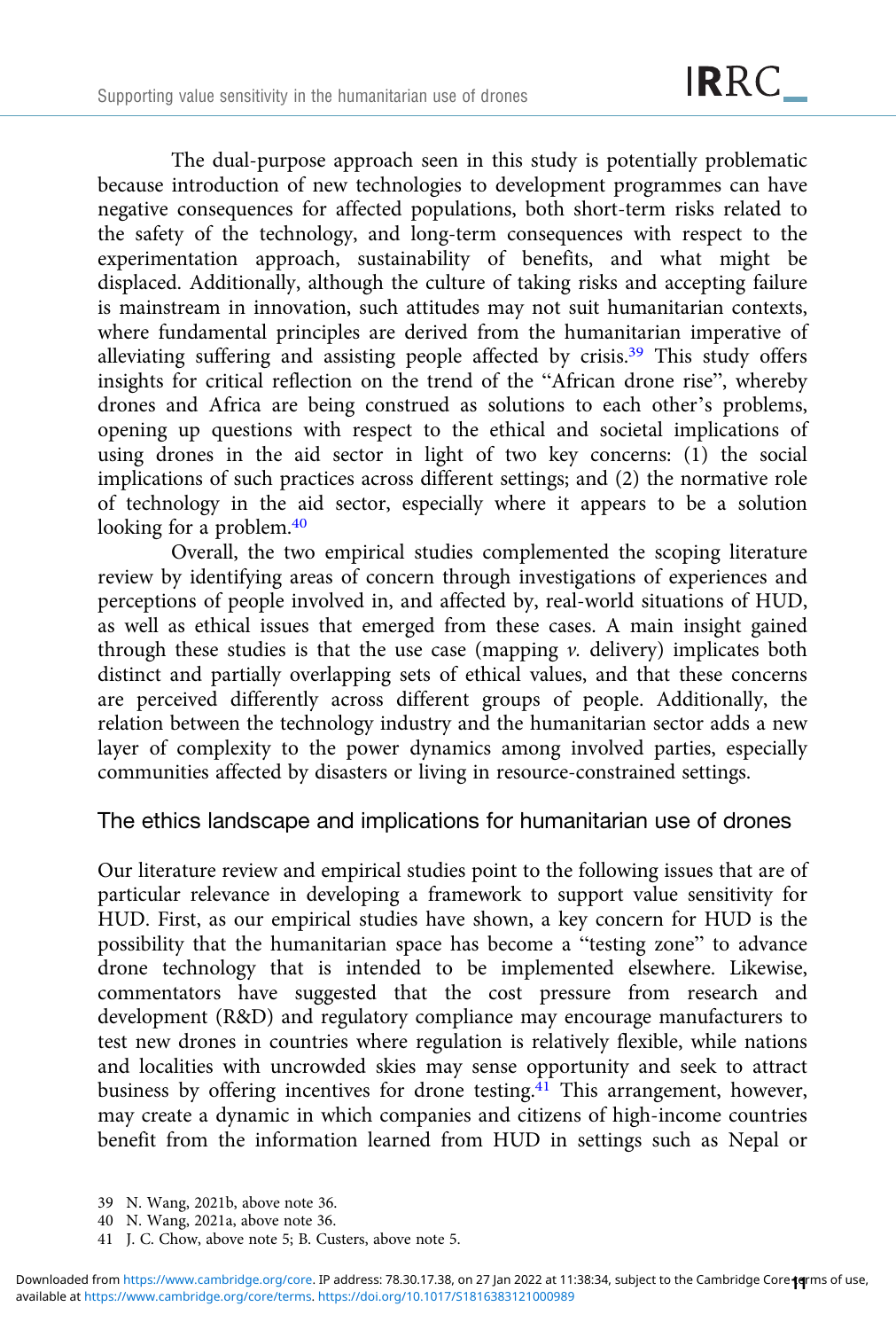Malawi. Conflicts may also result between governments and companies over intellectual-property rights and the sharing of benefits derived from drone testing.42 From this perspective, initiatives to test drones as part of humanitarian operations should assess how a wide range of short- and longer-term benefits and risks will be apportioned, and whether the conditions exist or can be created for the benefits of HUD programmes to be sustained for local communities.

Second, concerns have been raised that the drone industry may seek legitimacy through HUD and that it may facilitate expansion into new markets, driven by financial rather than humanitarian motives.43 Similarly, O'Driscoll suggests that drone companies may associate themselves with humanitarian organizations as part of a public relations and marketing campaign to overcome lingering perceptions associating drones with military applications.<sup>44</sup> This pattern is somewhat seen in our two empirical studies, where drones are labelled by the industry as "life-saving machines" and are accepted by organizations and governments using them on that basis. A contrasting view is that a focus on drones may deflect the attention of humanitarian organizations away from underlying issues or alternative methods; if drones are envisioned as a panacea for all the problems that currently attend relief provision, various issues involved in aid delivery are likely to be ignored.45 For instance, in our study in Malawi, concern was raised that efforts and resources devoted to drones could have been used on other approaches that might be more easily sustained, such as improving the laboratory equipment or training more health personnel. These aspects highlight the importance that, when assessing a potential drone project, consideration should be directed toward the possibility that enthusiasm for drones as a novel approach might displace potentially simpler and more effective solutions.

Third, there is a concern that the use of drones in humanitarian operations may create distance between humanitarian responders and the populations they seek to assist, turning humanitarian responses into a form of virtual reality and eventually diminishing empathy for affected populations.46 In addition to the psychological aspect, as reported by the participants of our interviews during our empirical studies, responsibilities of humanitarian aid providers also have liability implications, with current regulatory frameworks lagging technological developments. Consequently, those wishing to use the technology face a range of hurdles with respect to legality, coordination and safety.<sup>47</sup> These concerns lead to

- 42 J. C. Chow, above note 5; D. Soesilo et al., above note 11.
- 43 K. Sandvik et al., 2014, above note 2; K. Sandvik, K. Jacobsen and S. McDonald, 2017, above note 2; A. Donini and D. Maxwell, above note 18.
- 44 Dylan O'Driscoll, UAVs in Humanitarian Relief and Wider Development Contexts, K4D Helpdesk Report, UK Institute of Development Studies, 14 August 2017, available at: [https://www.gov.uk/research-for](https://www.gov.uk/research-for-development-outputs/uavs-in-humanitarian-relief-and-wider-development-contexts)[development-outputs/uavs-in-humanitarian-relief-and-wider-development-contexts](https://www.gov.uk/research-for-development-outputs/uavs-in-humanitarian-relief-and-wider-development-contexts).
- 45 K. Sandvik, above note 20; D. O'Driscoll, ibid.

47 Bruno Martins, Chantal Lavallée and Andrea Silkoset, "Drones in Times of Pandemic: Caution Behind the Hype", Global Policy Blog, 11 April 2020, available at: [https://www.globalpolicyjournal.com/blog/22/04/](https://www.globalpolicyjournal.com/blog/22/04/2020/drones-times-pandemic-caution-behind-hype) [2020/drones-times-pandemic-caution-behind-hype.](https://www.globalpolicyjournal.com/blog/22/04/2020/drones-times-pandemic-caution-behind-hype)

<sup>46</sup> K. Sandvik et al., 2014, above note 2; N. Raymond, B. Card and Z. Al Achkar, above note 18.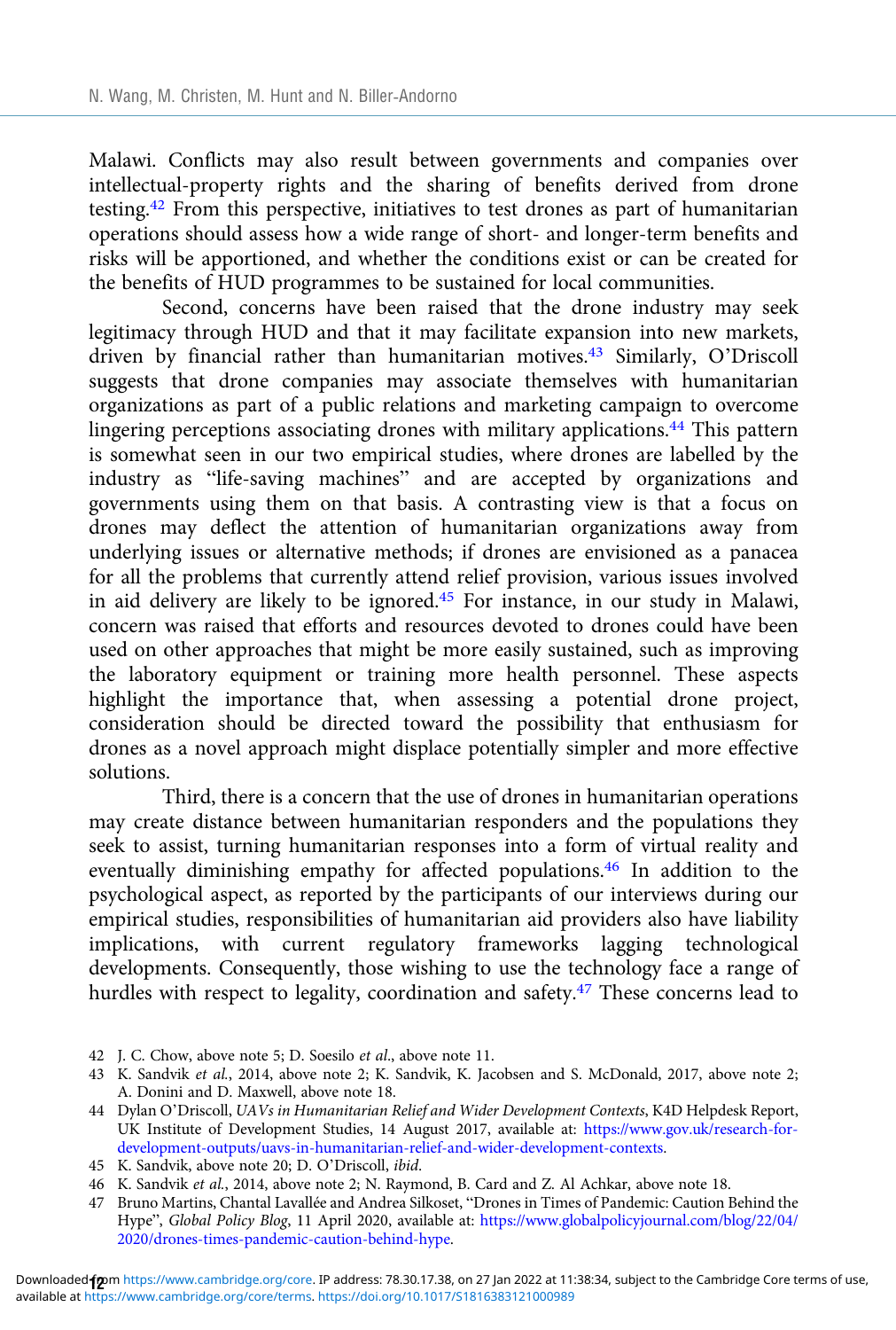questions related to best use of limited humanitarian resources, and whether humanitarian organizations are sufficiently well positioned to manage the development, operation and procurement of drones.<sup>48</sup>

## Review of existing guidance documents

The next step of our framework development process involved the review of key guidance documents relevant to the range of ethical concerns that need to be addressed in relation to HUD. Guided by this rationale, we selected documents that were at the intersection of our three core concerns: (1) relating to drones; (2) applied to humanitarian and development uses; and (3) discussing ethical considerations. This review of existing guidance documents was not exhaustive in nature, but rather intended to provide a general sense of what was currently available on this topic. In what follows, six of the most recent and widely known guidance documents are presented as examples to illustrate the current state of guidance relevant to ethics and HUD. These documents were produced by leading IOs, as well as academics working on the topic. The review includes two documents produced by IOs, two documents jointly produced by IOs and academics, and two pieces of academic work. [Table 3](#page-13-0) offers an overview and comparison of the selected documents.

Existing frameworks, guidance and tools<sup>49</sup>

## World Bank Group: Guidance Note: Managing the Risks of Unmanned Aircraft Operations in Development Projects (2017)<sup>50</sup>

The World Bank Group (WBG) Guidance Note provides an overview of the rapid emergence and possible uses of unmanned aircraft systems (UASs). It discusses potential risks, as well as operational and regulatory considerations, that need to be taken into account while planning and executing UAS operations. It also includes recommendations for how to apply UAS technologies within WBG operations and related client activities. The overall focus of the Note is on risk management. According to the WBG, its duty of care extends beyond operational safety and includes protection for people and the environment, data protection and cybersecurity, as well as to the reputation of the organization. It suggests that the risk-management process should cover all activities to reduce the possibility of both cultural and systemic failings resulting in a catastrophic event. Such a process includes three steps: hazard identification around key risk factors, risk

<sup>48</sup> K. Sandvik and K. Lohne, above note 18.

<sup>49</sup> In this section, we kept the original terminologies referring to "drones" that are used in the respective guidance documents. The various terminologies used in these documents, as well as the technical definitions that may apply to them, is a reflection of the current state of un-unification of this technology, which is a challenge of its own.

<sup>50</sup> WBG, above note 25.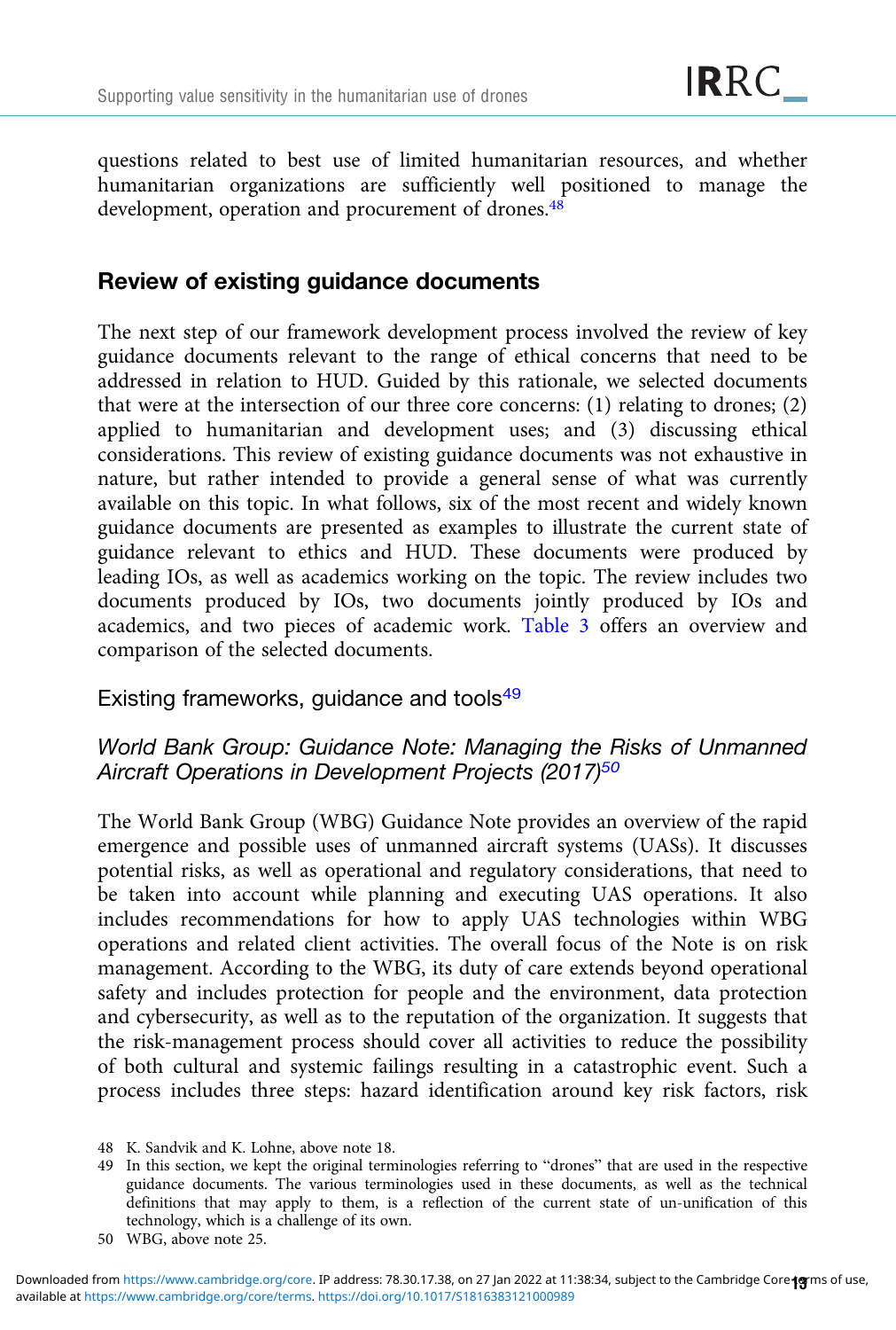| Nature of<br>document     | Date | Name of<br>document | <b>Author</b> and<br>affiliation | <b>Focus of</b><br>document                   | <b>Principles</b><br>introduced | Guidance<br>proposed                                           | <b>Practical tools</b><br>recommended                                                                                                                                                                                                                                                                  |
|---------------------------|------|---------------------|----------------------------------|-----------------------------------------------|---------------------------------|----------------------------------------------------------------|--------------------------------------------------------------------------------------------------------------------------------------------------------------------------------------------------------------------------------------------------------------------------------------------------------|
| IO governance<br>document | 2017 | WBG Guidance Note   | <b>WBG</b>                       | Operational risk<br>management                | Not applicable                  | • Considerations<br>for UAS<br>operators                       | • WBG UAS<br>Operational Checklist<br>Form (Annex C)                                                                                                                                                                                                                                                   |
|                           | 2020 | ICAO U-AID Guidance | <b>ICAO</b>                      | Operational risks<br>in emergency<br>response | Not applicable                  | • Dangerous goods<br>management<br>• Safety risk<br>management | Examples of<br>$\bullet$<br>Dangerous Goods that<br>May Be Necessary for<br>Humanitarian Aid or<br><b>Emergency Response</b><br>(Appendix 2)                                                                                                                                                           |
|                           |      |                     |                                  |                                               |                                 |                                                                | Elements that Should<br>$\bullet$<br>Be Included in a UA<br>Operator's Policy and<br>Procedures Manual<br>for the Safe Transport<br>of Dangerous Goods<br>(Appendix 3)<br>Elements to Consider<br>$\bullet$<br>as Part of the UA<br>Operator's Safety Risk<br>Management<br>Procedures<br>(Appendix 4) |
|                           |      |                     |                                  |                                               |                                 |                                                                | Continued                                                                                                                                                                                                                                                                                              |
|                           |      |                     |                                  |                                               |                                 |                                                                |                                                                                                                                                                                                                                                                                                        |

# <span id="page-13-0"></span>Table 3. Overview of selected guidance documents relevant to humanitarian use of drones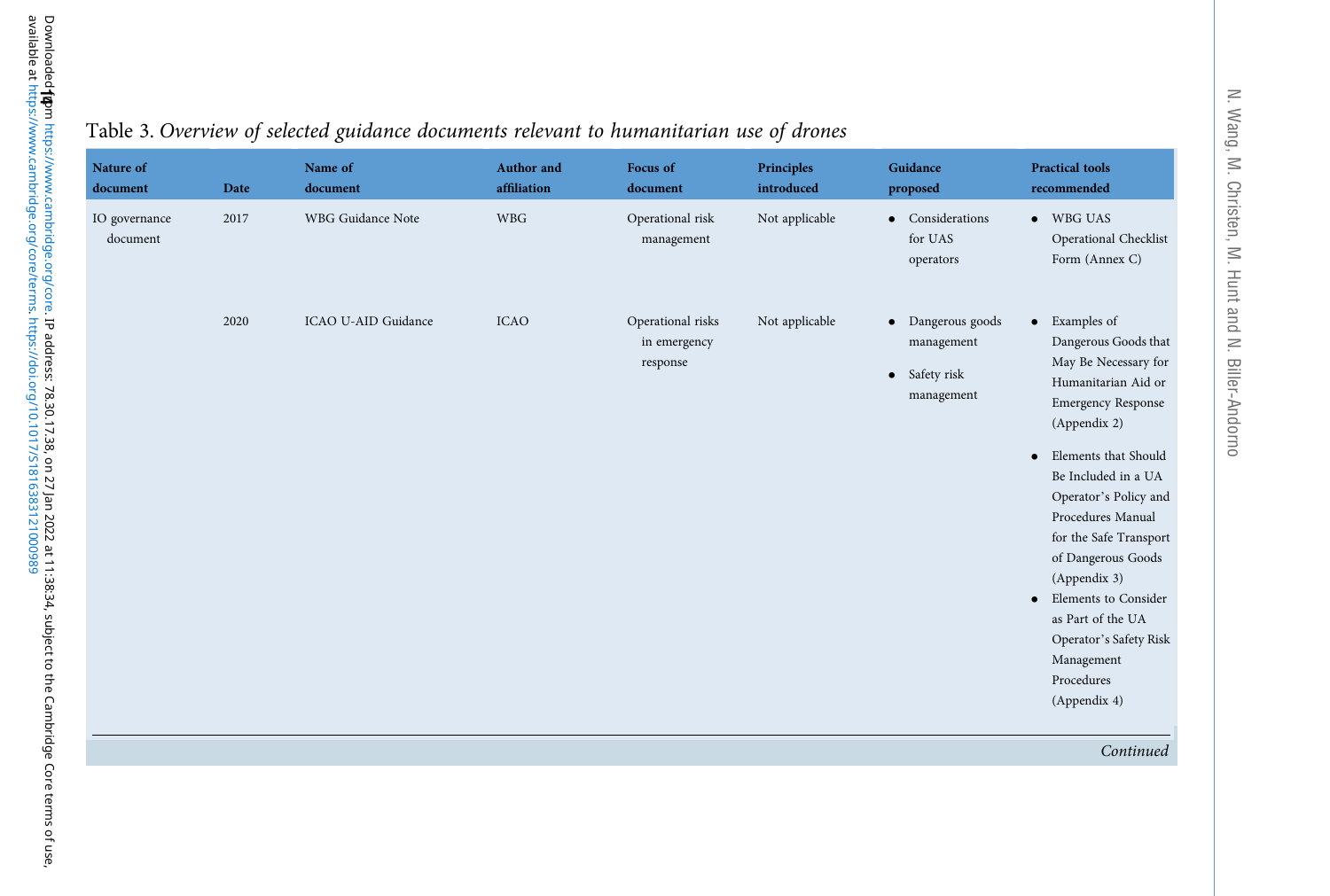#### Table 3. Continued

Downloaded from https://www.cambridge.org/core. IP address: 78.30.17.38, on 27 Jan 2022 at 11:38:34, subject to the Cambridge Core¶ffms of use.<br>available at https://www.cambridge.org/core/terms. https://doi.org/10.1017/518

Downloaded from<https://www.cambridge.org/core>. IP address: 78.30.17.38, on 27 Jan 2022 at 11:38:34, subject to the Cambridge Core terms of use,

available at [https://www.cambridge.org/core/terms.](https://www.cambridge.org/core/terms)<https://doi.org/10.1017/S1816383121000989>

| IO and academia<br><b>ICRC/BPH</b> Data Protection<br>ICRC and BPH<br>2020<br>· Basic data<br>• Template Data<br>Data protection<br>Fairness and<br>$\bullet$<br>Handbook<br>lawfulness<br>Protection Impact<br>joint guidance<br>protection<br>document<br>principles<br>Assessments Report<br>Purpose<br>$\bullet$<br>(Appendix I)<br>limitation<br>Specific types of<br>$\bullet$<br>technologies and<br>Proportionality<br>$\bullet$<br>data processing<br>Data<br>minimization<br>situations<br>Data quality<br>$\bullet$<br><b>UAViators/HHI</b><br>2021<br>UAViators and<br>Principles,<br>Humanitarian<br>• Sixteen operating<br>• Operating<br>$\bullet$<br>HHI<br>obligations, and<br>principles to support<br>Humanitarian UAV Code<br>principles<br>principles<br>the safe, effective and<br>standards<br>of Conduct and Guidelines<br>Humanitarian<br>$\bullet$<br>ethical delivery of<br>obligations<br>humanitarian<br>assistance in<br>emergencies (Code)<br>Four obligations for<br>$\bullet$<br>humanitarian teams<br>to observe<br>humanitarian<br>principles in practice,<br>as well as UAV-<br>specific objectives and<br>requirements that<br>shape the engagement<br>(Guidelines) | Nature of<br>document | Date | Name of<br>document | <b>Author</b> and<br>affiliation | <b>Focus of</b><br>document | Principles<br>introduced | Guidance<br>proposed | <b>Practical tools</b><br>recommended |
|----------------------------------------------------------------------------------------------------------------------------------------------------------------------------------------------------------------------------------------------------------------------------------------------------------------------------------------------------------------------------------------------------------------------------------------------------------------------------------------------------------------------------------------------------------------------------------------------------------------------------------------------------------------------------------------------------------------------------------------------------------------------------------------------------------------------------------------------------------------------------------------------------------------------------------------------------------------------------------------------------------------------------------------------------------------------------------------------------------------------------------------------------------------------------------------------------------|-----------------------|------|---------------------|----------------------------------|-----------------------------|--------------------------|----------------------|---------------------------------------|
|                                                                                                                                                                                                                                                                                                                                                                                                                                                                                                                                                                                                                                                                                                                                                                                                                                                                                                                                                                                                                                                                                                                                                                                                          |                       |      |                     |                                  |                             |                          |                      |                                       |
|                                                                                                                                                                                                                                                                                                                                                                                                                                                                                                                                                                                                                                                                                                                                                                                                                                                                                                                                                                                                                                                                                                                                                                                                          |                       |      |                     |                                  |                             |                          |                      |                                       |

IRRC\_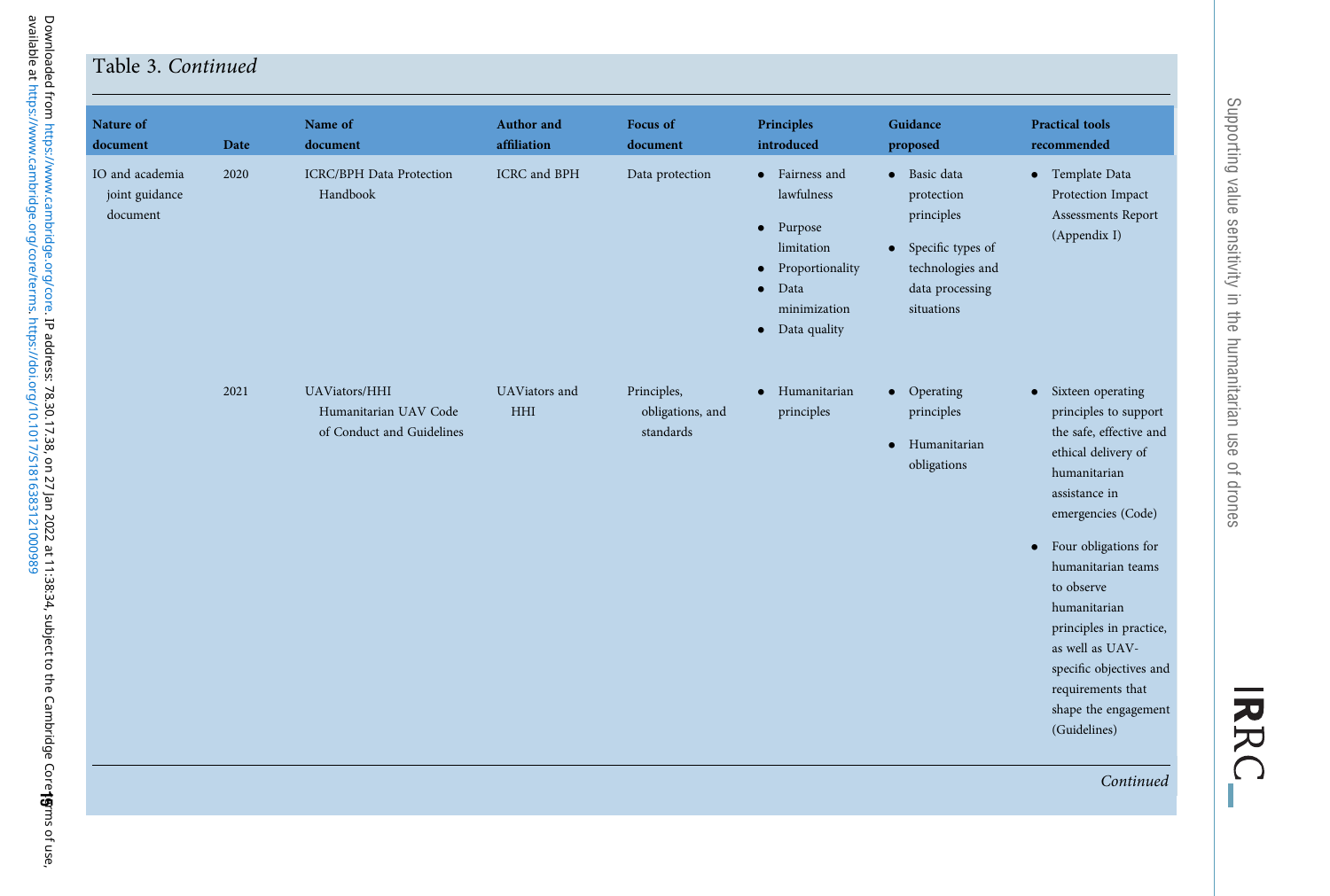#### Table 3. Continued

| Nature of<br>document | Date | Name of<br>document                                                                                                              | <b>Author</b> and<br>affiliation                        | <b>Focus of</b><br>document                        | <b>Principles</b><br>introduced                                                                                                                                                                                             | Guidance<br>proposed                                                                                                                                                                                                             | <b>Practical tools</b><br>recommended |
|-----------------------|------|----------------------------------------------------------------------------------------------------------------------------------|---------------------------------------------------------|----------------------------------------------------|-----------------------------------------------------------------------------------------------------------------------------------------------------------------------------------------------------------------------------|----------------------------------------------------------------------------------------------------------------------------------------------------------------------------------------------------------------------------------|---------------------------------------|
| Academic analyses     | 2019 | Drones in Humanitarian<br>Contexts, Robot Ethics, and<br>the Human-Robot<br>Interaction                                          | TU Delft/van<br>Wynsberghe<br>and Comes                 | Analytical<br>approach                             | Humanitarian<br>$\bullet$<br>ethics<br>principles<br>(humanity,<br>impartiality,<br>neutrality, and<br>independence)<br>Robot ethics<br>$\bullet$<br>principles                                                             | Integrating robot<br>$\bullet$<br>ethics into the<br>humanitarian<br>ethics framework<br>as an approach<br>for nuanced and<br>fine-grained<br>ethical<br>evaluations of<br><b>HUD</b>                                            | Not applicable                        |
|                       | 2020 | An Ethical Framework for the<br>Design, Development,<br>Implementation, and<br>Assessment of Drones Used<br>in Public Healthcare | SDU and TU Delft/<br>Cawthorne and<br>van<br>Wynsberghe | Analytical<br>approach and<br>ethical<br>framework | Bioethics<br>$\bullet$<br>principles<br>(beneficence,<br>non-<br>maleficence,<br>autonomy, and<br>justice)<br>Artificial<br>$\bullet$<br>intelligence<br>ethics principle<br>(explicability)<br>VSD principles<br>$\bullet$ | Integrating<br>$\bullet$<br>contextually<br>relevant values<br>that can be<br>operationalized<br>in the design,<br>development,<br>implementation,<br>and assessment<br>of drones used in<br>the public<br>healthcare<br>context | Not applicable                        |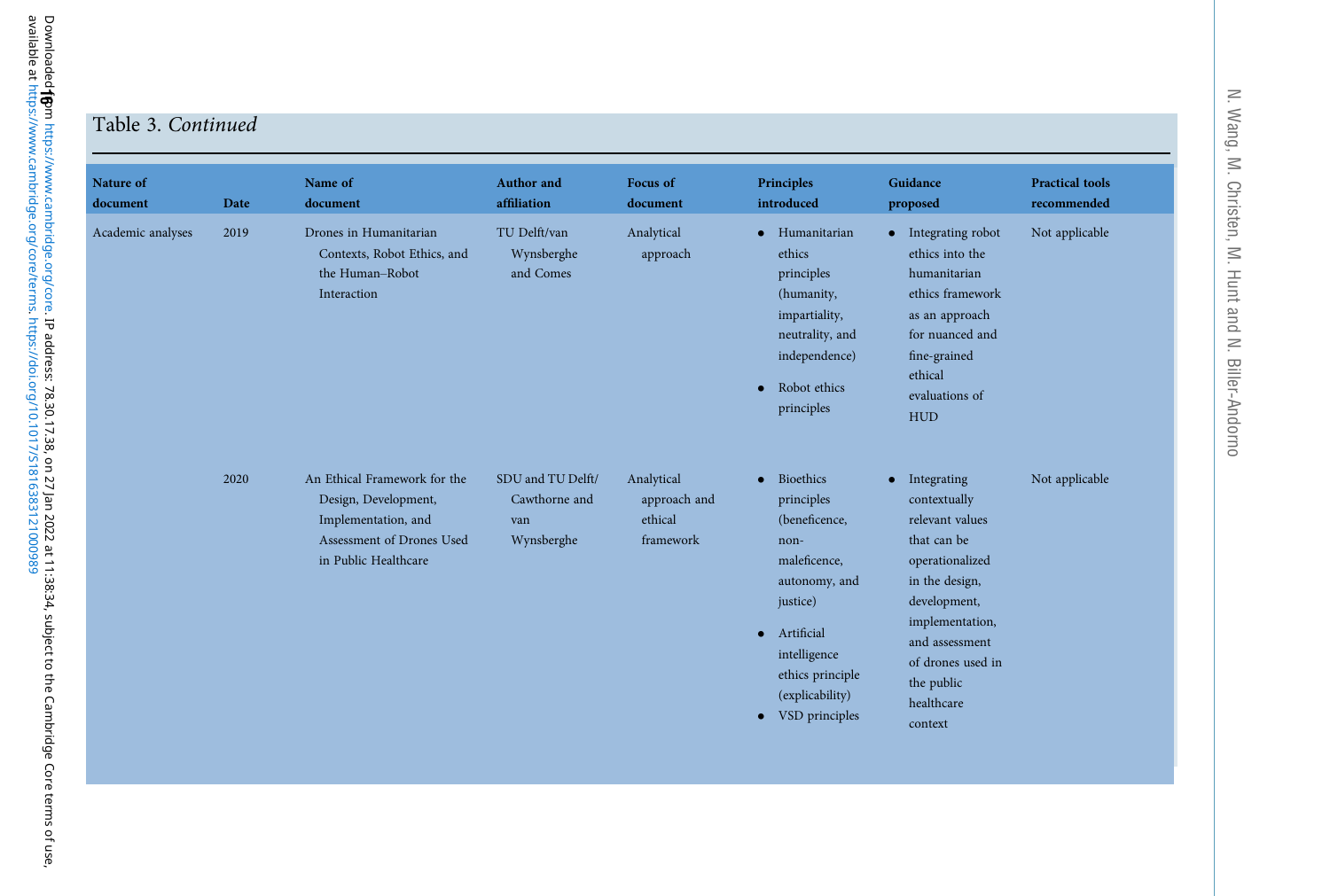calculation with respect to probability and severity, and practical technical solutions to address the identified risks. It concludes by calling for a closer exploration of UAS uses for WBG operations, and of the risk factors and associated considerations.

## International Civil Aviation Organization: Unmanned Aircraft Systems (UAS) for Humanitarian Aid and Emergency (2020) $51$

The International Civil Aviation Organization (ICAO) refers to humanitarian aid and emergency response operations collectively as "U-AID". The U-AID Guidance consists of four main sections: general regulatory framework, operational overview, risks and responsibilities about dangerous goods, as well as safety risk assessment, responsibility and mitigation. It is a resource for Member States to enable humanitarian aid and emergency response operations using UASs, and to enable an expedited review process for urgent operations. The Guidance supports civil aviation authorities in their review of requests for UAS operational authorizations in response to humanitarian emergencies, regardless of the status of their UAS regulations. Regarding the operational requirements, the ICAO distinguishes missions undertaken in response to a catastrophic event from missions for purposes of routine humanitarian cargo delivery, and makes recommendations for permissions and authorizations.

As regards dangerous goods, the ICAO developed international Standards and Recommended Practices that govern their safe transport on civil aircraft. The Guidance applies to circumstances when a State has determined that the use of UASs to transport dangerous goods for humanitarian aid and emergency response is appropriate. When granting an operator approval for carriage of such goods, the State of the operator must ensure that the operator establishes standard operating procedures for their safe transport on board or attached to the UAS. The Guidance recommends steps regarding the safety risk assessment process, and provides risk mitigation strategy examples, including several methods for operational risk assessment.

## International Committee of the Red Cross and The Brussels Privacy Hub: Handbook on Data Protection in Humanitarian Action (2020)<sup>52</sup>

The Handbook on Data Protection in Humanitarian Action is a joint publication of the Data Protection Office of the ICRC and the Brussels Privacy Hub (BPH), an academic research centre of the Vrije Universiteit Brussel (Free University of Brussels). It aims to further the discussion launched by the Resolution on Privacy and International Humanitarian Action adopted by the International Conference of Data Protection and Privacy Commissioners in Amsterdam in 2015. The objectives are to explore the relationship between data protection laws and humanitarian action, understand the impact of new technologies on data

<sup>51</sup> ICAO, above note 25.

<sup>52</sup> ICRC, above note 25.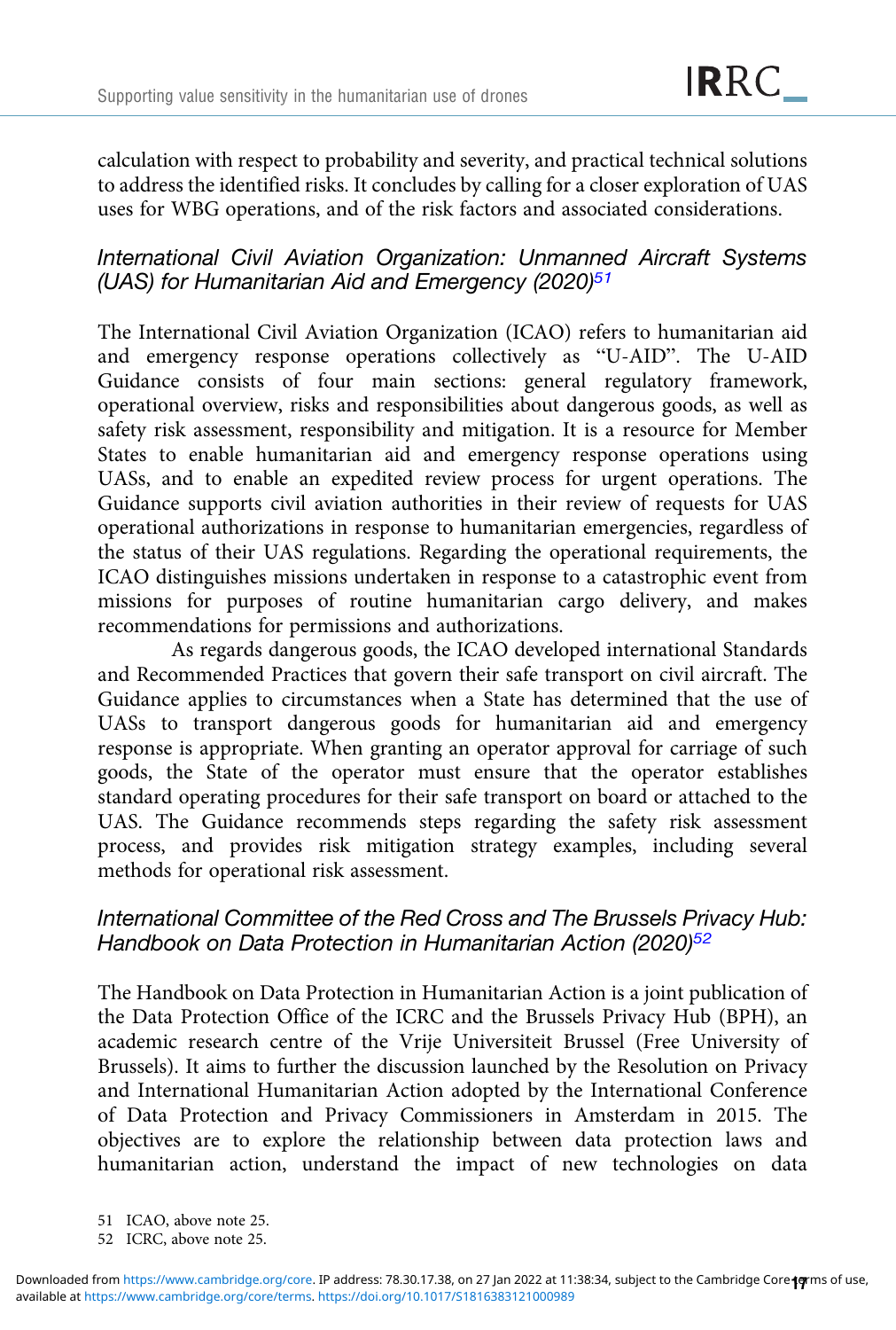protection in the humanitarian sector, and formulate appropriate guidance. The target audience includes humanitarian organizations involved in processing personal data for humanitarian operations, as well as other parties involved in humanitarian action or data protection.

The Handbook has two main parts: Part I applies generally to all types of personal data processing, including a detailed description of five basic data protection principles, namely, the principle of fineness and lawfulness of processing, the purpose limitation principle, the proportionality principle, the principle of data minimization and the principle of data quality, alongside the legal basis of personal data protection and sharing, as well as data protection impact assessments. Part II deals with specific types of technologies, including drones, as well as data processing situations, each with a discussion of data protection issues. It notes that information technologies embedded in drones or connected to them can perform various data processing activities and operations, e.g. data collection, recording, organization, storage and combination of collected data sets. Depending on the quality of the data, it may be possible to identify individuals directly or indirectly, either by a human operator or automatically. Even when identification of individuals is not possible via the use of drones, their use may still have substantial implications for the life, liberty and dignity of individuals and communities. Thus, the Handbook recommends humanitarian organizations to process personal data collected by drones using one or more of the following legal bases: the vital interest of the data subject or of another person, the public interest, in particular stemming from an organization's mandate under national or international law, consent, a legitimate interest of the organization, the performance of a contract and compliance with a legal obligation.

## Humanitarian UAV Network and The Harvard Humanitarian Initiative: Humanitarian UAV Code of Conduct & Guidelines (2021)<sup>53</sup>

The Humanitarian UAV Network (UAViators)/Harvard Humanitarian Initiative (HHI) Code of Conduct and its supporting Guidelines presents a set of principles, obligations and standards to guide the use of unmanned aerial vehicles (UAVs) during humanitarian emergencies. The Code and the Guidelines are two related but separate documents. The former was created by the UAViators practitioner community, and is a standalone document and briefly describes sixteen operating principles, with the aim to guide all actors involved in the use of UAVs to support the safe, effective and ethical delivery of humanitarian assistance in emergencies; the latter outlines how humanitarian teams can respect these humanitarian principles vis-à-vis four obligations: engaging communities, upholding data protection standards, forming ethical partnerships, and engaging responsibly in conflict-affected environments. The latest revisions of the Guidelines were made by the Signal Program on Human Security and Technology at the HHI in late 2020. The Guidelines are recommended to be used

<sup>53</sup> HHI, above note 25.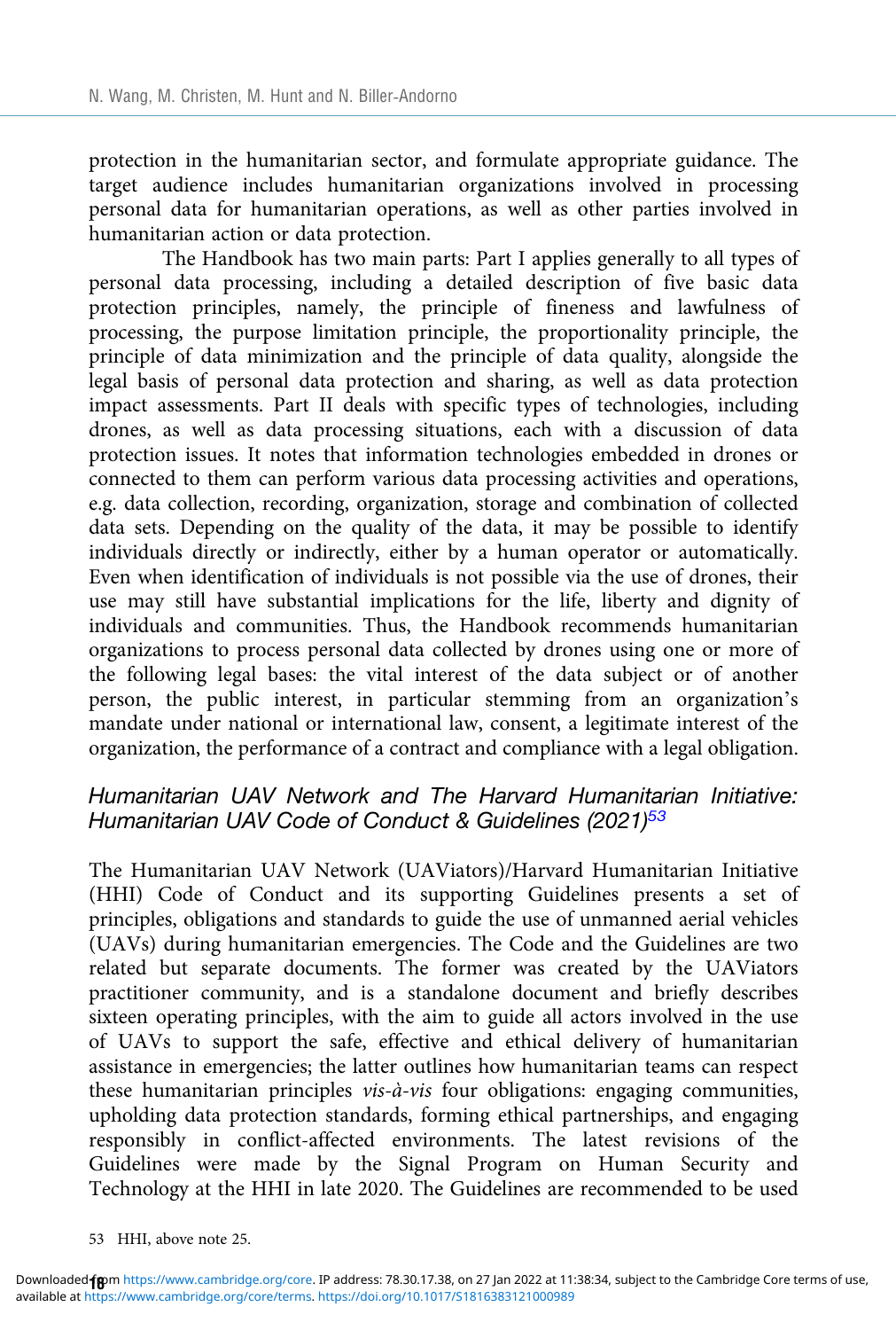either by governmental or private sector actors to support alignment of practices, legal obligations and partnership terms with those of humanitarian actors; or by humanitarian and development donors to help ensure that their data and practice requirements can utilize UAV-assisted remote sensing without compromising core principles and obligations.

## Technical University of Delft: Drones in Humanitarian Contexts, Robot Ethics, and the Human–Robot Interaction (2019)<sup>54</sup>

The Technical University of Delft (TU Delft) paper aims to provide a nuanced analysis to the question of "should" we use drones in humanitarian contexts. The authors suggest that the strength of the humanitarian principles approach to answer questions of aid provision can be complemented by a technology-facing approach, namely that of robot ethics. In the paper, they review the principles of humanitarian ethics and robot ethics, and raise concerns about how they connect to HUD on two levels: (1) for humanitarian workers: the loss of contextual understanding culminating in the de-skilling of workers; and (2) for people living in communities affected by crisis: a threat to the principle of humanity by reducing human–human interactions, and a threat to dignity both through a lack of informational transparency and by failing to account for the physiological and behavioural impacts of drones. They then examine the ethical frameworks available for an evaluation of HUD, and point out that existing work in this area is missing a focus on the shift in how humanitarian care is provided as a result of the robot's introduction. The authors explore two opposing themes in the humanitarian space, namely, respect for the humanitarian principles, and the "technologizing" of care. They finally propose to integrate robot ethics, with a focus on the ethical issues stemming from human–robot interactions, into the humanitarian framework as an approach for the ethical evaluation of introducing new robots into the humanitarian space.

## University of Southern Denmark and Technical University of Delft: An Ethical Framework for the Design, Development, Implementation, and Assessment of Drones Used in Public Healthcare (2020)<sup>55</sup>

The University of Southern Denmark (SDU)/TU Delft paper aims to bring the various ethical frameworks around care ethics and robot ethics into the design of public healthcare drones, in a way that supports the engineers and designers creating them, and that ensures the timely reflection of ethical issues prior to their use. The authors advocate for a proactive ethical approach to guide the R&D of drones used in public health. They propose a framework for ethical

<sup>54</sup> A. van Wynsberghe and T. Comes, above note 6.

<sup>55</sup> Dylan Cawthorne and Aimee Robbins van Wynsberghe, "An Ethical Framework for the Design, Development, Implementation, and Assessment of Drones Used in Public Healthcare", Science and Engineering Ethics, Vol. 26, No. 3, 2020.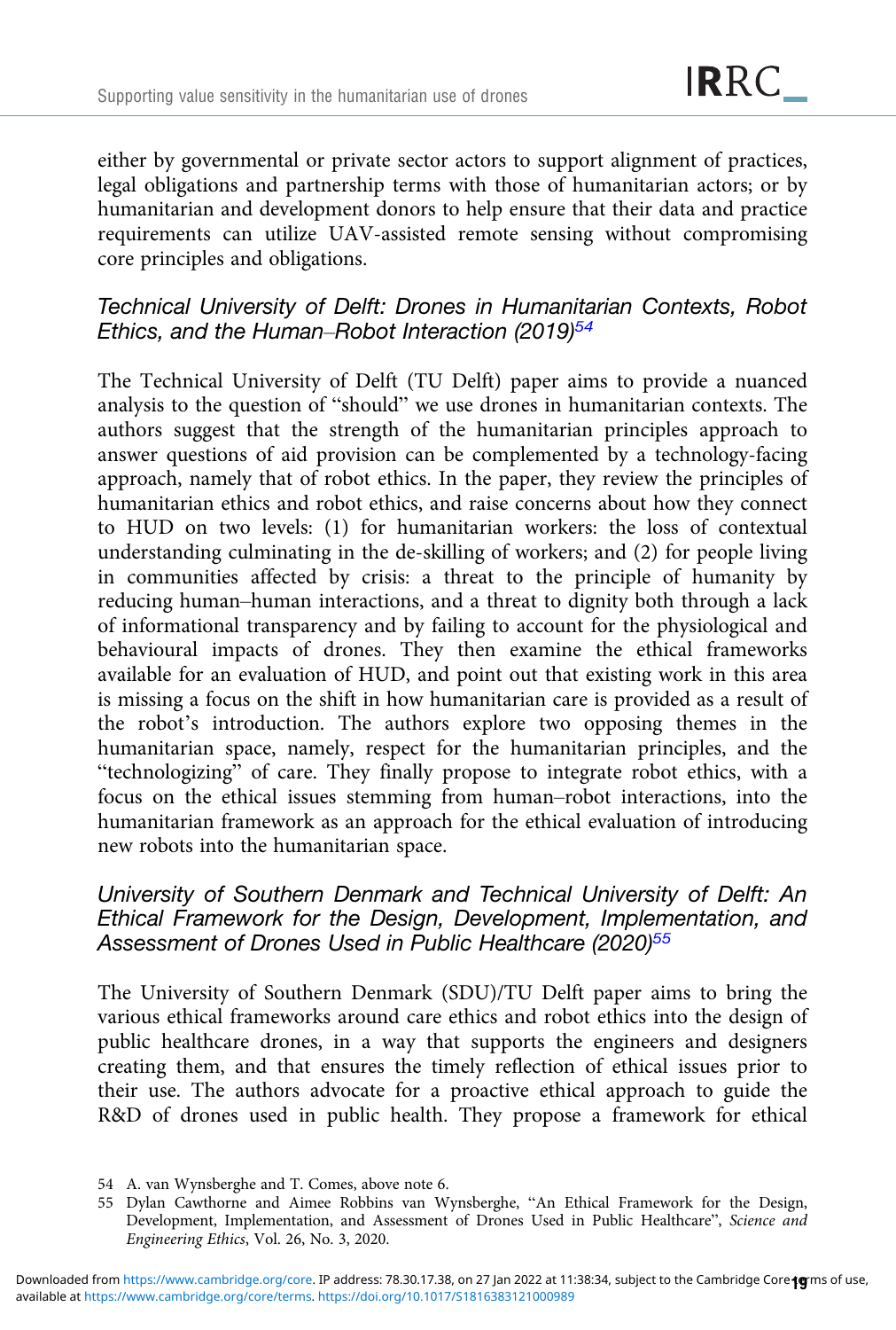evaluations and guidance by: (1) using bioethics principles as the foundation, namely, beneficence, non-maleficence, autonomy and justice; and (2) adding a fifth ethical principle derived from artificial intelligence ethics, namely, explicability. Guided by the value sensitive design (VSD) approach,<sup>56</sup> the framework was built upon the notion of a values hierarchy consisting of four levels: ethical principle, values, norms and design requirements. The main discussion of the paper revolves around a detailed description of the upper two levels of the values hierarchy, followed by an illustrative deliberation on how practitioners can translate these into contextual norms and design requirements to construct an ethically informed design process. The authors note that although the framework is developed as an applied ethics tool to facilitate the consideration of ethics and human values in technology design, it is meant as a starting point for ethical reflection in technology development and should be used in conjunction with other bottom-up methods, such as gathering stakeholder input and conducting field studies.

#### Comparative analysis

As illustrated above, there has been activity by both IOs and the academic community to develop guidance for HUD on a range of topics related to ethics. Amongst these documents, we notice different approaches. The documents produced by academics mainly advance principle-based approaches, whereas the IO governance documents are typically based on detailed and checklist-type instructions for flight operations and the like. Joint guidance documents are more comprehensive with respect to their approach (from principle-based to concrete guidance), yet they tend to focus on particular domains of applications, such as data protection or airspace safety management.

A closer examination of the content of the selected documents through the lens of the areas of concern identified in our scoping literature review reveals the following: regulation and governance issues are well covered in the documents provided by IOs, but not addressed within the academic analyses. While ethical

56 The VSD approach was first developed in the field of human–computer interaction in the early 1990s in the USA, and has since been used in information management, human–robotic interaction, computer security, civil engineering, applied philosophy, and land use and transportation. According to Friedman et al. (2002), VSD is a theoretically grounded approach to the design of technology that accounts for human values throughout the design process in a principled and comprehensive manner. The philosophical foundation of VSD holds that technology is the result of human imagination – humans envisioning alternatives to the status quo and acting upon the environment with the materials at hand to change the conditions of human and non-human life. At the same time, human values do not exist in isolation; rather, in the complexity of human relations, values sit in a delicate balance with each other (Friedman and Hendry, 2019). As a result of this human activity, technology to some degree reflects, and reciprocally affects, human values. And it is because of this deep-seated relationship that actively engaging with values in the design process not only is a responsible act, but also offers creative opportunities for technological innovation. Batya Friedman, Peter H. Kahn and Alan Borning, "Value Sensitive Design: Theory and Methods", UW Technical Report, University of Washington, Seattle, WA, 2002; Batya Friedman and David G. Hendry, Value Sensitive Design: Shaping Technology with Moral Imagination, MIT Press, Cambridge, MA, 2019.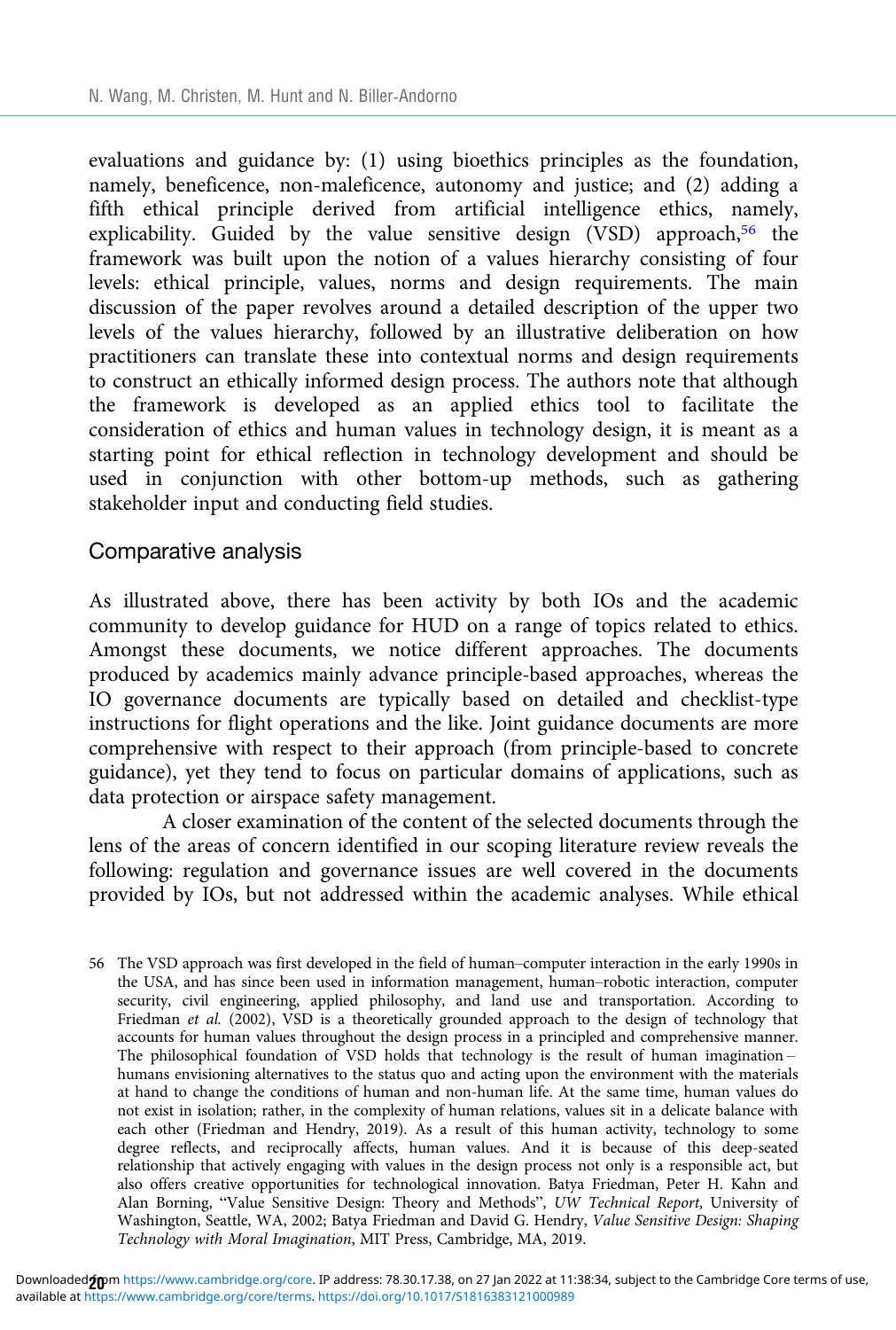issues are generally covered, there does not appear to be a tool that is comprehensive in its approach to these issues. None of the tools addressed more than twenty of the twenty-seven ethical concerns identified in our scoping literature review.57 The most obvious gaps are with respect to broader societal issues concerning, in particular, the relationship between humanitarian organizations and private industry, or the impact of drones on questions of identity and purpose for those involved in the provision of humanitarian aid. Yet, notably, these are key issues for operational decisions, i.e. whether a humanitarian organization should involve drones as a means to address concrete problems in specific contexts. [Table 4](#page-21-0) provides a comparison between the ethical concerns identified through our scoping literature review<sup>58</sup> and the six selected guidance documents.

## The proposed ethics assessment framework

In this section, we introduce the framework that we developed following the steps presented in the preceding sections. Frameworks addressing technology ethics can help appraise as well as shape the development and acceptability of a technology as it is unfolding, rather than having to attempt to foresee all the risks beforehand.<sup>59</sup> We stress that the integration of fundamental humanitarian principles of humanity, neutrality, impartiality and independence, along with other ethical values such as autonomy, justice, fairness, respect, responsibility and accountability, should also be a focus of attention for people involved in HUD.

## Rationale of the framework

In the area of applied ethics, guidance tools may be formulated at the level of a general area of discourse (e.g. technology ethics), or they may be specific to a particular problem (e.g. humanitarian use of drones). With respect to ethics assessment frameworks, the intent is to guide decision making and the performance of actions by supporting normative deliberation, making relevant values explicit, and offering a justified account for the answers provided to the problems at hand.<sup>60</sup> The utility and effectiveness of frameworks depend on their comprehensiveness and clarity, and the potential for consistent operationalization of general principles to concrete ethical issues and for decision making by specific groups of actors. Our objective of developing an ethics assessment framework for HUD was to create a tool to aid decision making for the humanitarian drone community with respect to integrating ethical values for HUD, within the broader context of value sensitive innovation, and to support reflection and deliberation around these issues.

- 59 D. Cawthorne and A. R. van Wynsberghe, above note 55.
- 60 Caroline Clarinval and Nikola Biller-Andorno, "Challenging Operations: An Ethical Framework to Assist Humanitarian Aid Workers in their Decision-making Processes", PLoS Currents, Vol. 23, No. 6, 2014.

<sup>57</sup> N. Wang, M. Christen and M. Hunt, above note 4.

<sup>58</sup> Ibid.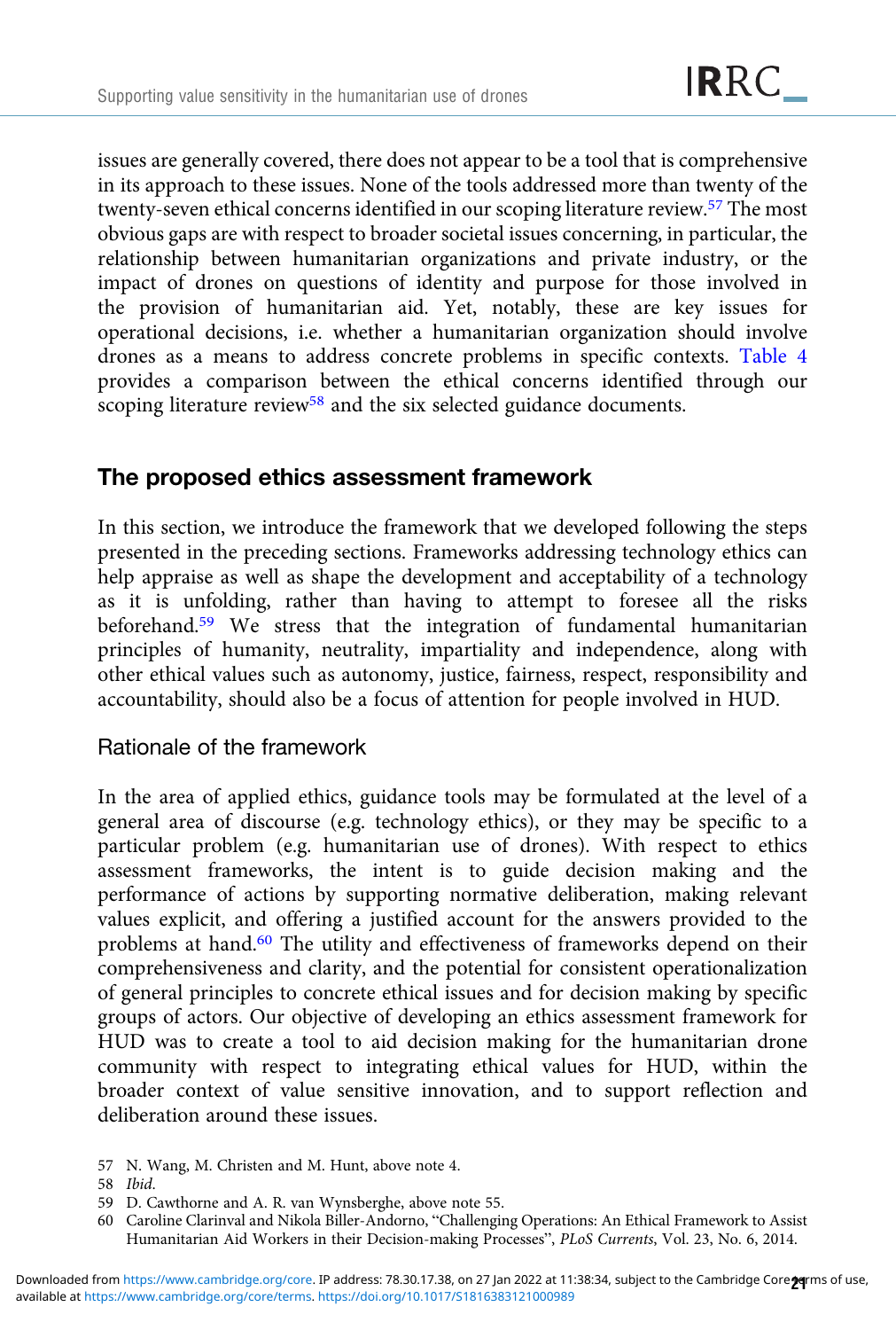| Primary<br>level        | Secondary<br>level         | <b>Tertiary level</b>                                    | <b>WBG</b><br>Guidance<br><b>Note</b> | <b>ICAO</b><br><b>U-AID</b><br>Guidance | ICRC/<br><b>BPH</b> Data<br>Protection<br>Handbook | <b>UAViators/</b><br><b>HHI</b> Code of<br>Conduct &<br><b>Guidelines</b> | <b>TU Delft</b><br>paper | SDU and<br><b>TU Delft</b><br>paper |
|-------------------------|----------------------------|----------------------------------------------------------|---------------------------------------|-----------------------------------------|----------------------------------------------------|---------------------------------------------------------------------------|--------------------------|-------------------------------------|
| Harm/benefit            | Minimizing<br>harm         | Focus on physical safety and<br>security of drone use    | X                                     | X                                       | X                                                  | X                                                                         | X                        | X                                   |
|                         |                            | Focus on environmental<br>impacts of drone use           |                                       | X                                       |                                                    |                                                                           | X                        | X                                   |
|                         |                            | Focus on compensating for<br>harm                        |                                       | X                                       |                                                    |                                                                           | X                        | X                                   |
|                         | Maximizing                 | Focus on specific benefits                               |                                       | X                                       | X                                                  |                                                                           |                          | X                                   |
|                         | welfare                    | Focus on general public<br>welfare                       | X                                     | X                                       | X                                                  | X                                                                         | X                        | X                                   |
| Justice                 | Substantive<br>justice     | Focus on fair sharing of costs<br>and benefits           |                                       |                                         |                                                    | X                                                                         | X                        | X                                   |
|                         |                            | Focus on equitable access                                |                                       |                                         |                                                    | X                                                                         | X                        | X                                   |
|                         |                            | Focus on cost-effectiveness<br>and/or opportunity costs  | X                                     |                                         |                                                    | X                                                                         |                          | X                                   |
|                         | Procedural<br>justice      | Focus on stakeholder<br>accountability and<br>compliance | X                                     | $\mathbf{X}$                            | $\mathbf{X}$                                       | X                                                                         |                          |                                     |
|                         |                            | Focus on general responsible<br>use of drones            | X                                     | X                                       | X                                                  | X                                                                         | X                        | X                                   |
| Respect for<br>autonomy | Respect for<br>individuals | Focus on technical aspects of<br>information security    | X                                     | X                                       | X                                                  | X                                                                         |                          |                                     |
|                         |                            | Focus on general<br>considerations of privacy            | X                                     | X                                       | X                                                  | X                                                                         | X                        | X                                   |
|                         | Respect for<br>communities | Focus on active community<br>engagement                  | X                                     |                                         | X                                                  | X                                                                         |                          | X                                   |

N. Wang, M. Christen, M. Hunt and N. Biller

‐Andorno

## <span id="page-21-0"></span>Table 4. Comparative results regarding areas of ethical concern for humanitarian use of drones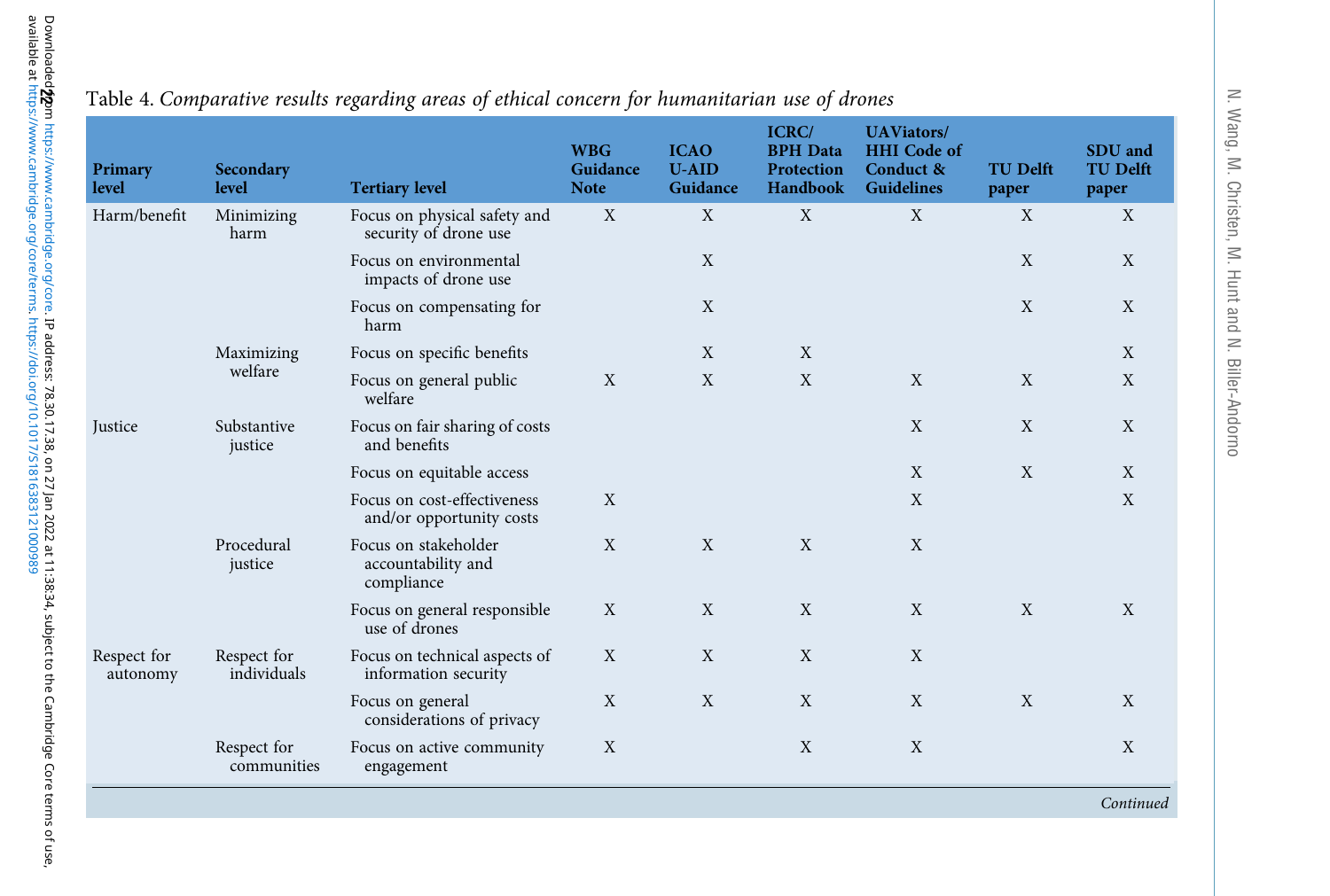#### Table 4. Continued

| Primary<br>level               | Secondary<br>level        | <b>Tertiary level</b>                                                                       | <b>WBG</b><br>Guidance<br><b>Note</b> | <b>ICAO</b><br><b>U-AID</b><br>Guidance | ICRC/<br><b>BPH</b> Data<br>Protection<br>Handbook | <b>UAViators/</b><br><b>HHI</b> Code of<br>Conduct &<br><b>Guidelines</b> | <b>TU Delft</b><br>paper | SDU and<br><b>TU Delft</b><br>paper |
|--------------------------------|---------------------------|---------------------------------------------------------------------------------------------|---------------------------------------|-----------------------------------------|----------------------------------------------------|---------------------------------------------------------------------------|--------------------------|-------------------------------------|
|                                |                           | Focus on broader forms of<br>stakeholder engagement                                         | X                                     | $\mathbf X$                             |                                                    | X                                                                         |                          | X                                   |
| Regulation                     | Content gaps in           | Focus on safety regulations                                                                 | X                                     | X                                       | X                                                  | X                                                                         |                          | X                                   |
| and<br>governance              | regulation                | Focus on airspace<br>integration regulations                                                | X                                     | X                                       |                                                    | X                                                                         |                          |                                     |
|                                |                           | Focus on data protection<br>regulations                                                     | X                                     | X                                       | X                                                  | X                                                                         |                          |                                     |
|                                | Procedural<br>dysfunction | Focus on inadequate or<br>ambiguous regulatory<br>process                                   | X                                     | X                                       | X                                                  | X                                                                         |                          |                                     |
|                                |                           | Focus on undefined<br>regulatory authorities                                                | X                                     |                                         |                                                    | X                                                                         |                          |                                     |
| Broader<br>societal<br>impacts | Public<br>perception      | Focus on effectiveness,<br>accountability,<br>transparency and trust of<br>humanitarian aid | X                                     | X                                       | X                                                  | X                                                                         | X                        | X                                   |
|                                |                           | Focus on reputational risks                                                                 | X                                     |                                         | X                                                  | X                                                                         | X                        |                                     |
|                                |                           | Focus on consistency of<br>drone use with<br>humanitarian principles                        | X                                     |                                         | X                                                  | X                                                                         | X                        |                                     |
|                                |                           |                                                                                             |                                       |                                         |                                                    |                                                                           |                          |                                     |

IRRC\_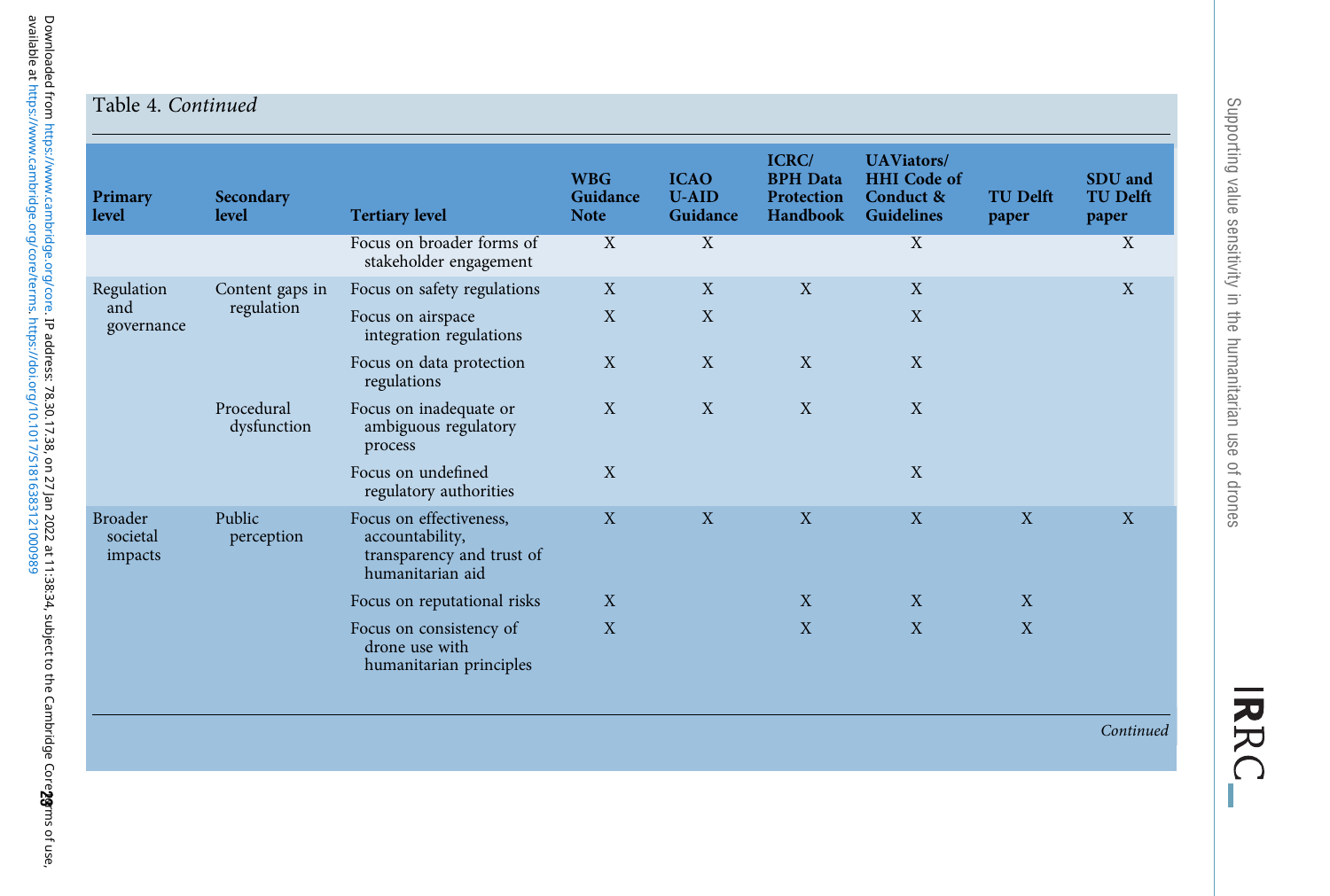| Primary<br>level | Secondary<br>level                                                             | <b>Tertiary level</b>                                                                                                                                                                               | <b>WBG</b><br>Guidance<br><b>Note</b> | <b>ICAO</b><br>$U-AID$<br>Guidance | ICRC/<br><b>BPH</b> Data<br>Protection<br>Handbook | <b>UAViators/</b><br><b>HHI</b> Code of<br>Conduct &<br><b>Guidelines</b> | <b>TU Delft</b><br>paper | SDU and<br><b>TU Delft</b><br>paper |
|------------------|--------------------------------------------------------------------------------|-----------------------------------------------------------------------------------------------------------------------------------------------------------------------------------------------------|---------------------------------------|------------------------------------|----------------------------------------------------|---------------------------------------------------------------------------|--------------------------|-------------------------------------|
|                  | Relations<br>between<br>humanitarian<br>organizations<br>and drone<br>industry | Focus on the power (im)<br>balance between<br>humanitarian<br>organizations and the<br>drone industry<br>Focus on using drones<br>through "in-house<br>capacity" v. "external<br>service providers" | X                                     |                                    |                                                    | X                                                                         |                          |                                     |
|                  | Identity of<br>humanitarian<br>aid providers                                   | Focus on "bunkerization"<br>and the impacts of<br>technology on aid<br>providers and recipients<br>Focus on "solutionism" in                                                                        |                                       |                                    |                                                    |                                                                           | X                        |                                     |
|                  |                                                                                | aid provision<br>Focus on the "turn to<br>innovation" in the aid<br>sector                                                                                                                          |                                       |                                    |                                                    |                                                                           |                          |                                     |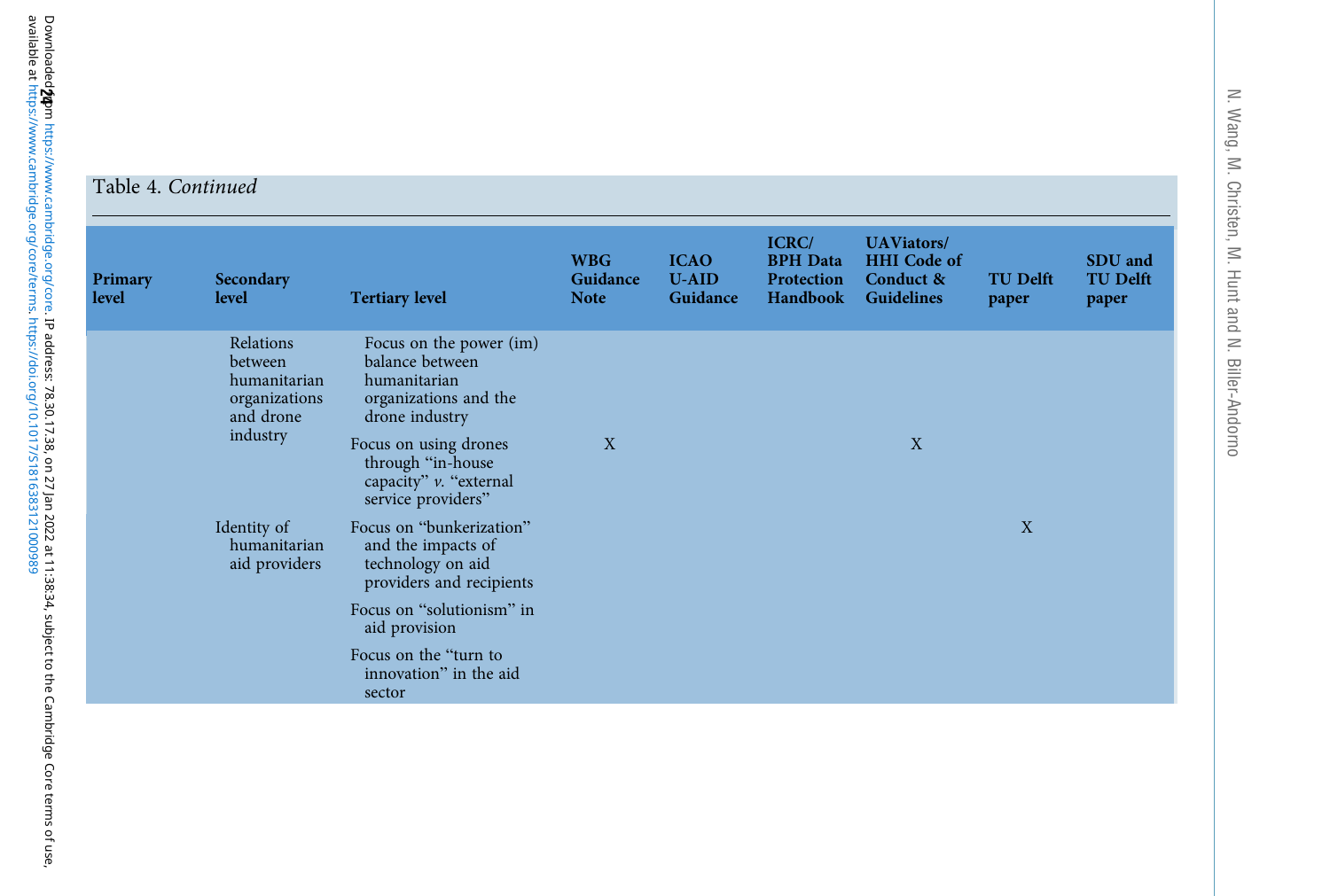Our target audience in developing the framework was primarily aid organizations and practitioners in both humanitarian and development sectors. The content of the framework, including the set of questions enclosed, may also help support reflection, discussion and deliberation among other involved actors, from industry to government and communities. Echoing the growing awareness of ethics among technologists and engineers – especially among those active in advocating the VSD approach – we also hope that the framework could provide an accessible resource for technology developers and designers to further engage with ethical issues.61 In line with these goals, we sought to develop an ordered series of questions to prompt reflection and discussion at each stage of deliberation, along with clear guidance on when the framework is to be used and how it is to function.

## Methodology of the framework development

Building on the previous steps, a crucial component of the framework development was consultation with a range of individuals involved in HUD, and with scholars working in areas relevant to this domain. Participants included researchers with expertise in humanitarian studies, sociology, ethics, anthropology and law, as well as practitioners from international humanitarian organizations, intergovernmental organizations and the drone industry. This consultation process involved the following five steps:

- (1) An initial draft of the framework was circulated among nineteen individuals to obtain written comments at the beginning of 2021. Their feedback was used to make refinements for cohesion, clarity and scope.
- (2) An online workshop was then held on 23–24 March 2021 with fourteen participants providing further input and discussing elements of the first draft. This feedback was taken into consideration in the next iteration of the framework development.
- (3) A second draft was then developed and subsequently sent to the same group to solicit further feedback, which was incorporated into the next iteration.
- (4) The third draft was shared with participants at a three-day hybrid-format workshop held on 1–3 June 2021. During the workshop, the framework was tested against realworld scenarios in small group simulation exercises (see the "Application of the FEAHD" section below for an example of a vignette; more details are available on the project website<sup>62</sup>). The small groups reported back to the larger group and a broader discussion of the fit and alignment of the framework to respond to HUD operations took place.
- (5) Based on the feedback obtained at this workshop, including insights gained through the simulation exercises, the framework was finalized. The final version of the framework is presented in detail in the Annex, and its application to a hypothetical case study is discussed below.

<sup>61</sup> D. Cawthorne and A. R. van Wynsberghe, above note 55.

<sup>62</sup> Further resources about the FEAHD are presented on the project website, available at: [www.ethics.dsi.uzh.](https://www.ethics.dsi.uzh.ch/projects/FEAHD/) [ch/projects/FEAHD/](https://www.ethics.dsi.uzh.ch/projects/FEAHD/).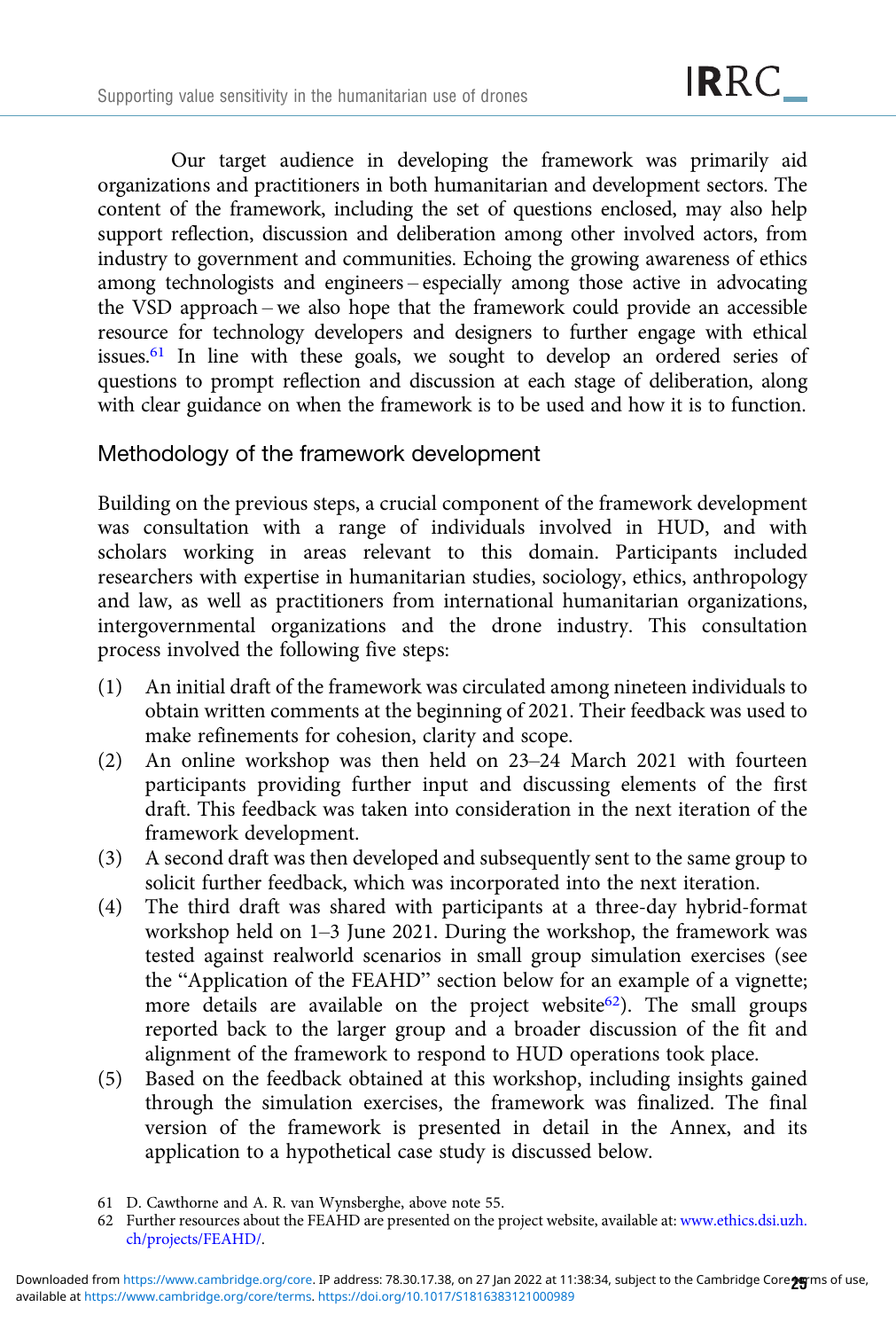## The Framework for the Ethics Assessment of Humanitarian Drones (FEAHD) and its Application

#### Structure of the FEAHD

The FEAHD consists of three levels of considerations, asking different sets of questions to the potential users. [Figure 1](#page-26-0) provides a visual representation of the FEAHD, which aims to give an accessible overview of the structure of the FEAHD, and is used for illustration and dissemination purposes.<sup>63</sup> On an overarching level (i.e. "normative orientation", see [Figure 1](#page-26-0)), an array of ethical values relevant to HUD are outlined to inform and orient deliberation, discussion and decision making regarding HUD. On a foundational level (i.e. "institutional foundation", see [Figure 1\)](#page-26-0), resources for ethics preparedness are suggested. These two sources of guidance together provide the context for a valuebased decision chain (i.e. the decision chain, see centre bar of [Figure 1](#page-26-0)), beginning with whether to embark upon a drone project, and continuing on to consider how to undertake drone operations in a responsible and sustainable manner.

In particular, we propose five values on the "normative orientation" level, based on the findings of the scoping literature review, and feedback received during the consultation process. These values include: optimizing benefit and minimizing harm, safeguarding justice, respecting autonomy, adhering to regulatory and governance standards, and promoting humanitarian principles. On the "institutional foundation" level, we draw on the concept of "ethics preparedness"<sup>64</sup> – a notion referring to an organization's capacity and state of readiness to support their staff, and to work collaboratively with partners and others, to respond to ethical issues. These supports may include common instruments such as statements of organizational values, codes of conduct, or policies and procedures. They could also take the form of internal organizational structures such as identifying someone with an advisory role for ethics questions or forming an ethics task force. External organizational structures may also be established, such as working with an arm's-length ethics advisory board. These sets of resources (core values, guidance documents and institutional support structures) are different in form and focus, reflecting some key areas identified through the literature review and consultation processes. They are functionally independent from each other, but can also be used in a coordinated fashion. For instance, "safeguarding justice" could be strengthened by ensuring that justice is appropriately reflected in

<sup>63</sup> The visual representation of the FEAHD was printed on an A6 "postcard" to support dissemination and distribution activities among humanitarian organizations and other entities involved in HUD. The "postcard" also contains a link to the project website, available at: [www.ethics.dsi.uzh.ch/projects/](https://www.ethics.dsi.uzh.ch/projects/FEAHD/) [FEAHD/](https://www.ethics.dsi.uzh.ch/projects/FEAHD/).

<sup>64</sup> Abha Saxena, Peter Horby, John Amuasi, Nic Aagaard, Johannes Köhler, Ehsan Gooshki, Emmanuelle Denis, Andreas Reis, the ALERRT-WHO Workshop and Raffaella Ravinetto, "Ethics Preparedness: Facilitating Ethics Review During Outbreaks – Recommendations from an Expert Panel", BMC Medical Ethics, Vol. 20, No. 29, 2019.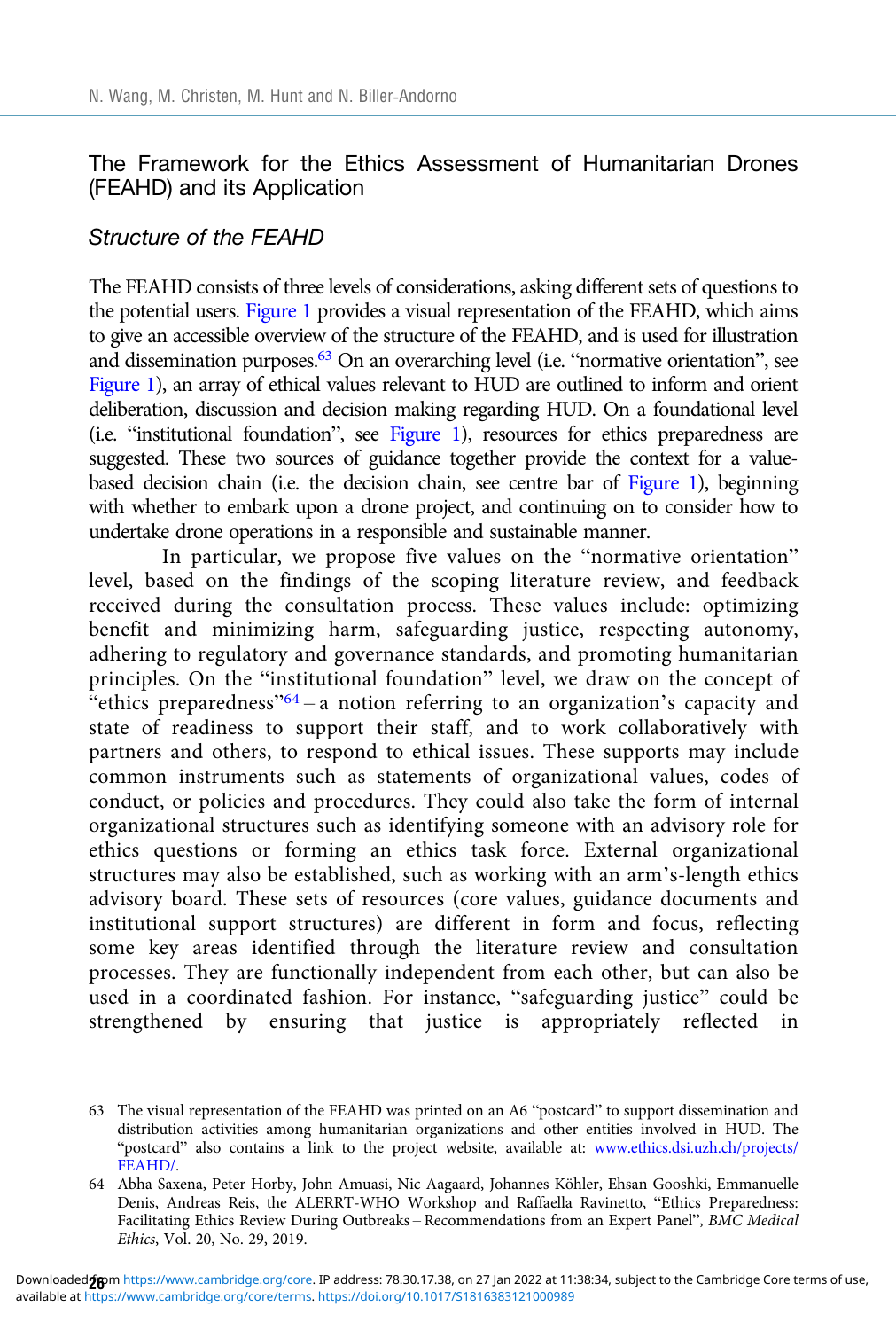<span id="page-26-0"></span>

Figure 1. Overview of the Framework for the Ethics Assessment of Humanitarian Drones (FEAHD).

organizational guidance documents and emphasized by those individuals or groups holding internal or external ethics advisory roles.

# Application of the FEAHD

To illustrate the application of the FEAHD, we present below the simulation exercise of one of the vignettes that was undertaken by participants at the final consultation workshop we held in June 2021.<sup>65</sup>

# Vignette description

Following a destructive typhoon, organization Y intends to support disaster response activities in the particularly hard-hit city T, in cooperation with non-governmental organizations, including a search and rescue team and a country office of a humanitarian organization, and in collaboration with the United Nations Disaster Assessment and Coordination (UNDAC) teams.

A quad-copter drone is anticipated to be used. The drone has two cameras (one with high-definition colour and one with thermal bands) which would allow live, on-screen observation of the area captured by the camera. It can fly as far as

<sup>65</sup> In the development of the vignettes, we took inspiration from real-world humanitarian actions referenced by D. Soesilo et al., above note 11.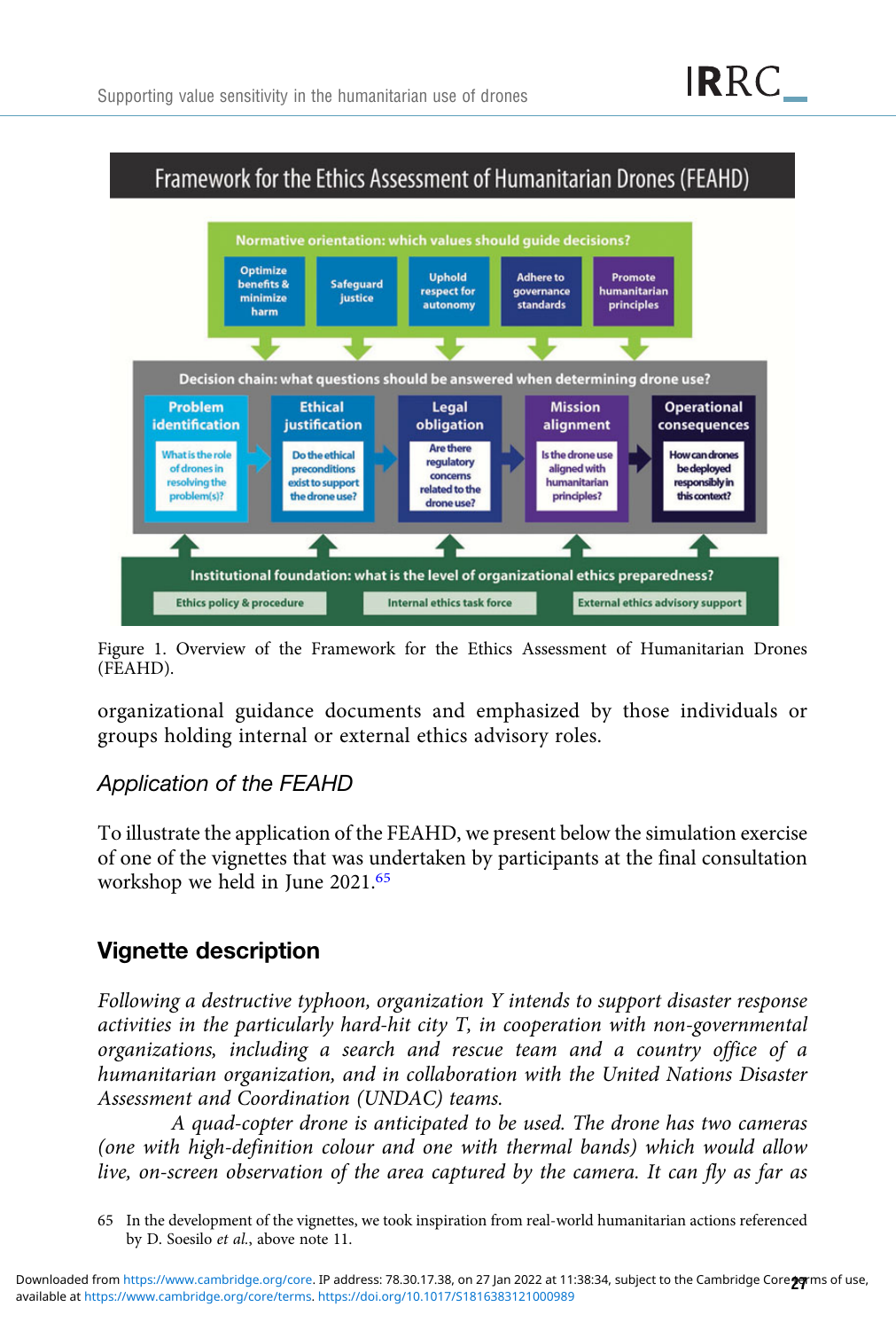2 km from its controller, and has a maximum flight time of 25 minutes. In particular, Y intends to conduct a number of missions in and around city T, and provide an aerial view of roadways, damaged buildings and to gather other real-time information about the typhoon's impacts.

One such mission includes flying over a hospital that has reportedly been damaged by the storm. Roadways to reach the hospital are blocked, and there is concern for the safety of team members if they were to travel by road to assess the state of the building. The deployment of the quad-copter drone will provide aerial imagery of the hospital, allow the team to assess the damage from the air, and provide accurate information on the needs for repairs and materials.

There is uncertainty about the authorization process for this operation. It is possible that by the time the drone flights are authorized by the national aviation and other regulatory authorities, the roads will have already been cleared and the major search and rescue work already completed.

## Framework Application

- 1. With respect to "normative orientation", two values are particularly relevant to this case: optimizing benefits, and adhering to governance standards.
- 2. Regarding "institutional foundation", different approaches may apply. For instance, if relevant ethics policies and procedures are in place, then they should be complied with straightforwardly. It could also be possible that guidelines for use cases (such as infrastructure assessment through drones) with some similarities to the actual case are available that could serve as a template to facilitate the authorization process. Additionally, the team should have clarity about who they could contact (e.g. internal ethics advisor or external support) to request input if required.
- 3. In relation to the decision chain, the following steps may be applicable:
- (1) Problem identification:
	- The primary use of drones is to guide the search and rescue teams
	- . Secondary use of drone data for infrastructure repair could be possible
- (2) Ethical justification:
	- . The use of drones may affect aid supply allocation
	- . The drones may detect other people in need (distress) during flight, possibly creating dilemmas of who (and how) to help first
	- . The images captured by the drones may contain data about affected populations, touching upon the issue of data handling, especially regarding sensitive data
	- . Limited scope for consultation or engagement with communities due to the emergency may create unexpected tension between humanitarian organizations and involved communities
- (3) Legal obligation: identify potential challenges due to timing of approval procedures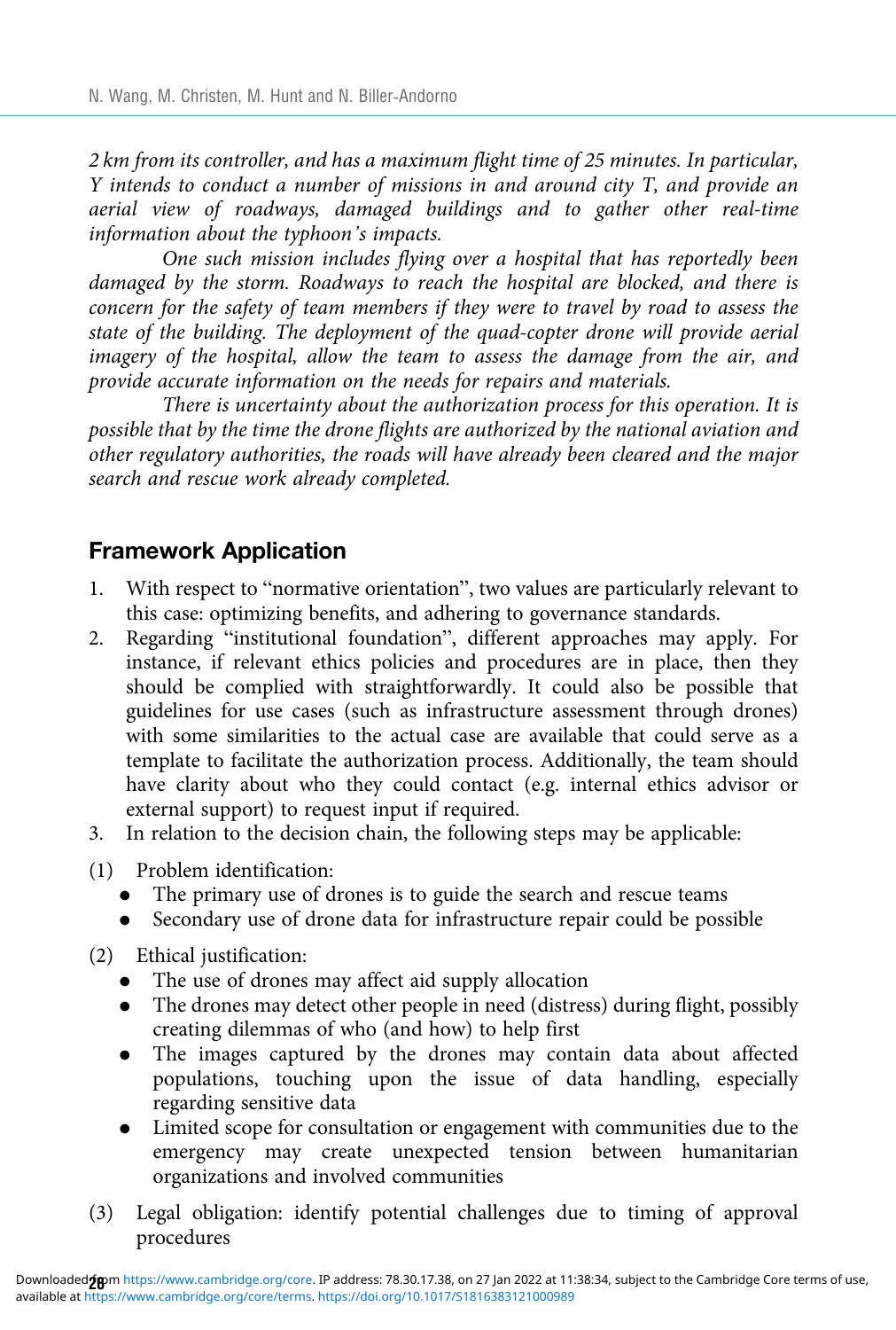- (4) Mission alignment: clarify what to do with the information that is collected, including if people in distress are identified
- (5) Operational consequences: define communication and plans for how to proceed when approval is received or if it is delayed, including contingency plans.

# Additional guidance

Further details are provided in the Annex and on the project website,<sup>66</sup> including example questions linked to the different components of the framework. These additional questions are intended to provide further lines of reflection and discussion for users of the framework who wish to look more closely at particular dimensions of the framework (for example, when a team is considering the topic of regulation, they could pull up the linked questions in order to look at this element in greater detail). It is not intended that users of the framework respond to every question, but that they draw on the bank of questions as a resource to support value sensitivity for their respective HUD activities.

# Conclusion

Given the growing interest in drone deployment in the humanitarian sector, and a more favourable regulatory environment in adopting drones in the civilian context in recent years, the ethical implications of HUD and governance guidance addressing them have received increasing attention. This trend indicates a heightened awareness of ethics among scholars and practitioners, echoing the debate about the rise of the "good drones" in the aid sector. Our research sits at the intersection of three domains: applied ethics, humanitarian studies, and science and technology studies. We drew on the findings of existing research to bring together insights from the theoretical and the experiential and to inform the development of an ethics assessment framework that is empirically informed and responsive to stakeholders' expressed interests. Those interests range from strengthening public health outcomes, to managing airspace regulations and promoting community wellbeing, as well as their real-world needs – encompassing economic, political, commercial and reputational concerns.<sup>67</sup>

Like many other contemporary frameworks, $68$  the FEADH is a multi-level instrument, with components ranging from general values, to key questions guiding relevant ethical decisions, to resources for institutional preparedness. In its decision chain, it guides the user through a sequence of key questions in relation to problem identification, ethical justification, legal obligation, mission alignment and

<sup>66</sup> See above note 62.

<sup>67</sup> N. Wang, 2019, 2020, above note 31; N. Wang, 2021a, 2021b, above note 36; N. Wang, M. Christen and M. Hunt, 2021, above note 4.

<sup>68</sup> European Commission, Ethics Guidelines for Trustworthy AI, Brussels, 8 April 2019, available at: [https://](https://digital-strategy.ec.europa.eu/en/library/ethics-guidelines-trustworthy-ai) [digital-strategy.ec.europa.eu/en/library/ethics-guidelines-trustworthy-ai.](https://digital-strategy.ec.europa.eu/en/library/ethics-guidelines-trustworthy-ai)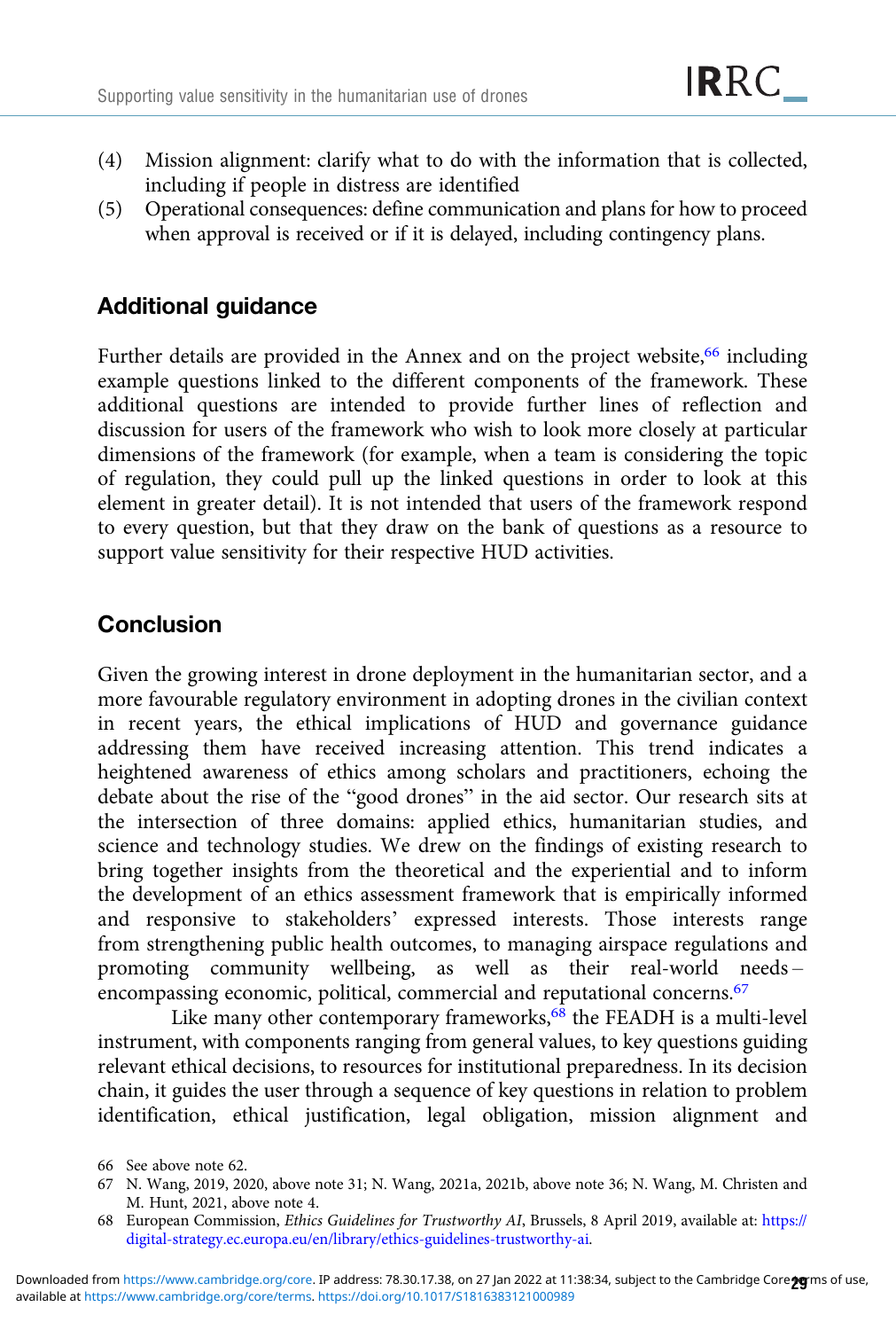<span id="page-29-0"></span>operational consequences, and operationalizes the areas of inquiry with questions to guide reflection and deliberation. The empirically informed and consultative process of developing the framework enabled us to draw on a range of sources of insight and knowledge on this topic, and also to identify perceptions and key areas of concern for individuals involved in, or affected by, HUD.

By integrating considerations related to normative values, institutional preparedness, and key questions to ask across the decision chain related to the implementation of a drone project, the framework makes a distinctive contribution relative to other resources currently available in this area. One generic limitation of the framework is that it will likely become outdated with future technological and policy developments. Relatedly, its practical use with respect to variations across use cases might reveal some ambiguities or considerations of alignment that need to be remedied in future versions. The FEADH is, thus, conceived as a "living document" that needs ongoing revision to be responsive to additional challenges, refinements, and learning as HUD continues to evolve in humanitarian action and development programmes.

As feedback is received related to the use of the FEAHD, we believe that the development of additional explanatory or supporting material would be beneficial. Importantly, the document is primarily focused on humanitarian organizations and practitioners, and this is the group (along with academic researchers) who were most involved in consultations around the framework development. We sought to access other perspectives through the two empirical studies in Nepal and Malawi, but additional aspects of this topic are likely to be uncovered through engagement with additional stakeholder groups as HUD activities continue to emerge.

We hope that the FEAHD also provides a starting point for further reflection and discussion among stakeholders to engage with ethics and to support value sensitive innovation in humanitarian and development settings – for example, by providing insights for a methodological approach and structure to develop ethics resources for different domains of innovation. At the same time, our intention is that the FEAHD will continue to be refined through insights from additional perspectives and contexts, and be enriched through the experiences of teams or individuals engaged with HUD and beyond. Ultimately, our objective is to encourage reflection, discussion and deliberation about how values can be taken into account at all stages of considering and using drones in humanitarian settings, along with attention to structured approaches to ethics support.

## Annex: Framework for the Ethics Assessment of Humanitarian Drones (FEAHD)<sup>69</sup>

In the sections that follow, we provide additional questions and components with the goal of supporting teams using the FEAHD to drill down and consider

<sup>69</sup> The framework presented herewith in the Annex is a condensed version of the FEAHD. Further resources about the FEAHD and its applications are presented on the project website, above note 62.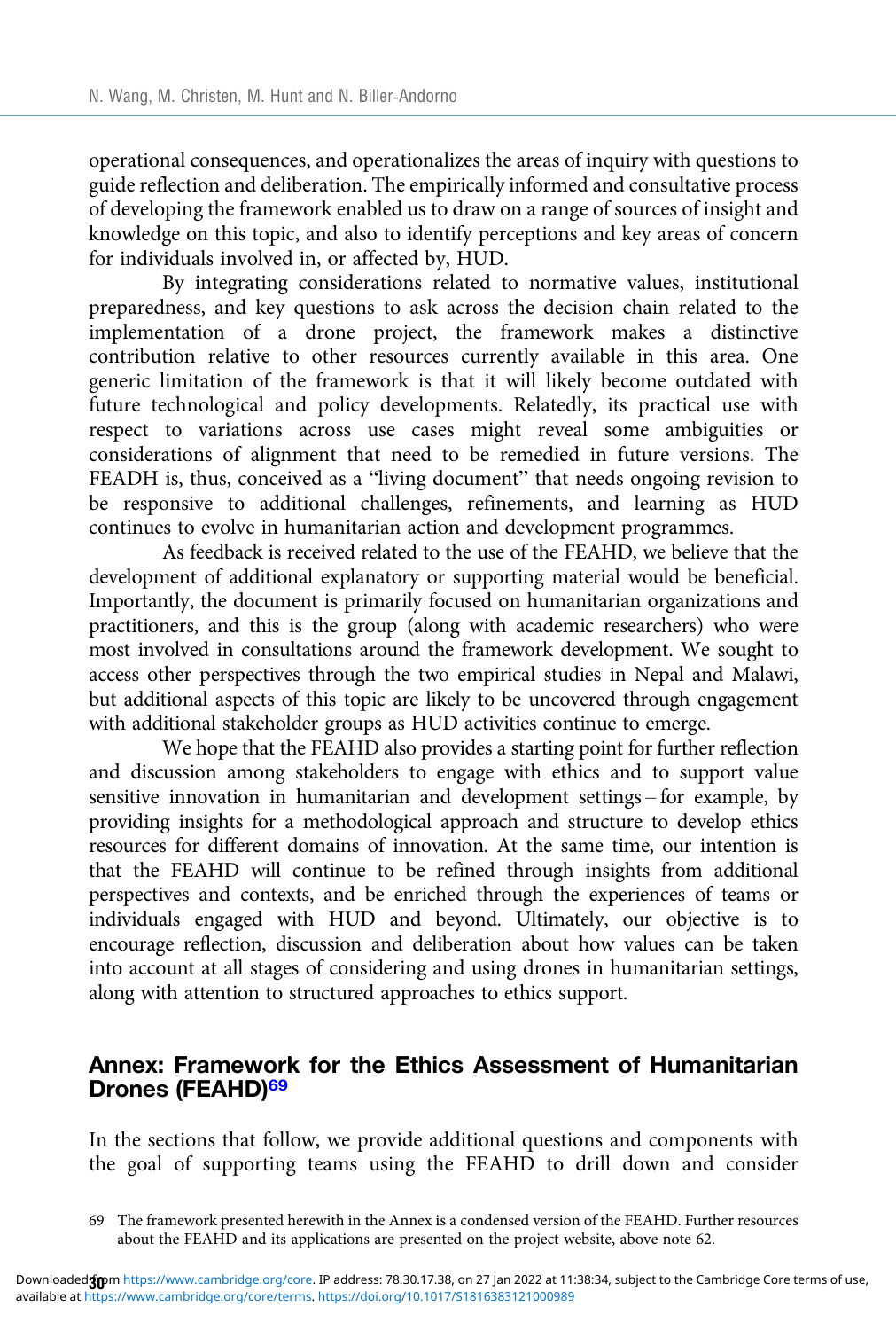further aspects of a particular topic across the decision chain, or an aspect of ethics preparedness. It is not intended that users of the framework consider all of these questions, but rather that they use them as they dial in or dial out their attention between the broader structure of the FEAHD, and looking more closely at a particular aspect, all with the goal of supporting attention to values across the different stages of HUD activities. For an overview of the framework, see [Figure 1.](#page-26-0)

## I. Normative orientation: Which values should guide decisions?

Deciding whether and how to embark on a drone project in the aid sector will benefit from attention to how values can be linked to practices through a clear normative orientation. As a starting place for reflection about the humanitarian use of drones, the FEAHD proposes five value orientations based on a review of the literature on ethical issues related to humanitarian drone use, and a series of expert consultations.[70](#page-29-0) These values include the following:

- **•** Optimize benefits, minimize harm
- Safeguard justice
- Uphold respect for autonomy
- Adhere to governance standards
- Promote humanitarian principles

# II. Decision chain: What questions should be answered when determining drone use?

The decision chain proposes a sequence of key questions that should be asked and answered in making the strategic decision regarding whether and how to use drones in a specified context, and in relation to the five principles noted above. Additional questions are presented below which are linked to each of the main steps of the decision chain. This bank of additional questions is intended to support further lines of reflection for those seeking to delve deeper into a specific component of the decision chain.

- Problem identification: What is the role of drones in resolving the problem(s)?
	- . What is the problem?
	- . What is the context of the proposed drone use?
	- Who are the key stakeholders?
- **Ethical justification:** Do the ethical preconditions exist to support drone use in this context?
	- . What are the potential harms and benefits?
	- . How can justice be safeguarded?
	- How can respect be demonstrated?
- 70 [Table 4](#page-21-0) in the main text provides a detailed account of how these value orientations are contextualized with respect to HUD.